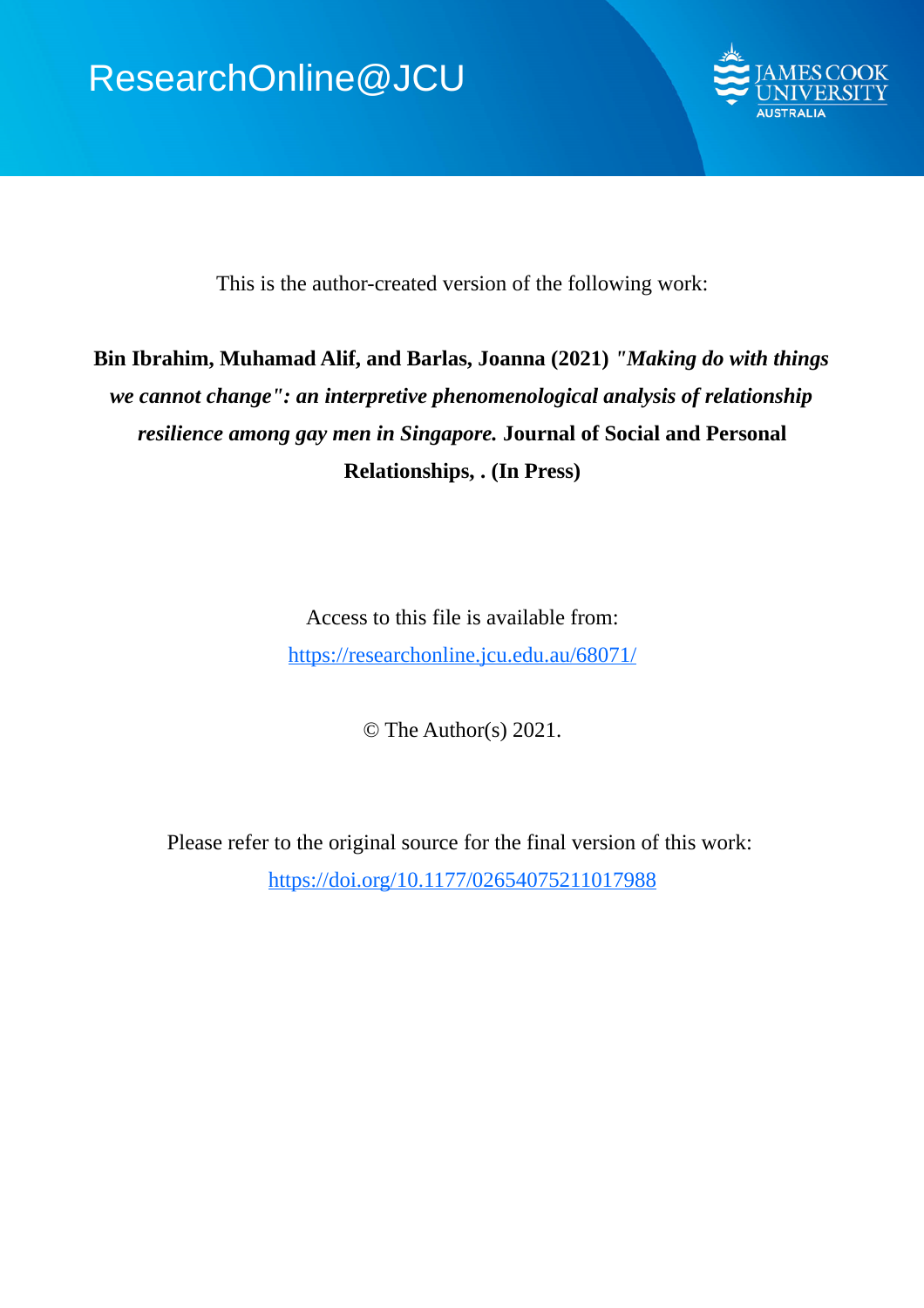Full Research Report

# **"Making Do With Things We Cannot Change": An Interpretive Phenomenological Analysis of Relationship Resilience Among Gay Men in Singapore**

Muhamad Alif Bin Ibrahim,\* Joanna Barlas

School of Social and Health Sciences, James Cook University, Singapore

Published online in the Journal of Social and Personal Relationships on 17 May 2021: Bin Ibrahim, M. A., & Barlas, J. (2021). "Making do with things we cannot change": An interpretive phenomenological analysis of relationship resilience among gay men in Singapore. *Journal of Social and Personal Relationships*. Advance online publication. <https://doi.org/10.1177/02654075211017988>

## **Author Note**

Muhamad Alif Bin Ibrahim<https://orcid.org/0000-0002-9849-5413>

Joanna Barlas<https://orcid.org/0000-0001-6087-7830>

We have no known conflict of interest to disclose.

Correspondence concerning this article should be addressed to Muhamad Alif Bin Ibrahim, School of Social and Health Sciences, James Cook University, Singapore, 149 Sims Drive, Singapore 387380. Email: [muhamadalif.binibrahim@my.jcu.edu.au](mailto:muhamadalif.binibrahim@my.jcu.edu.au)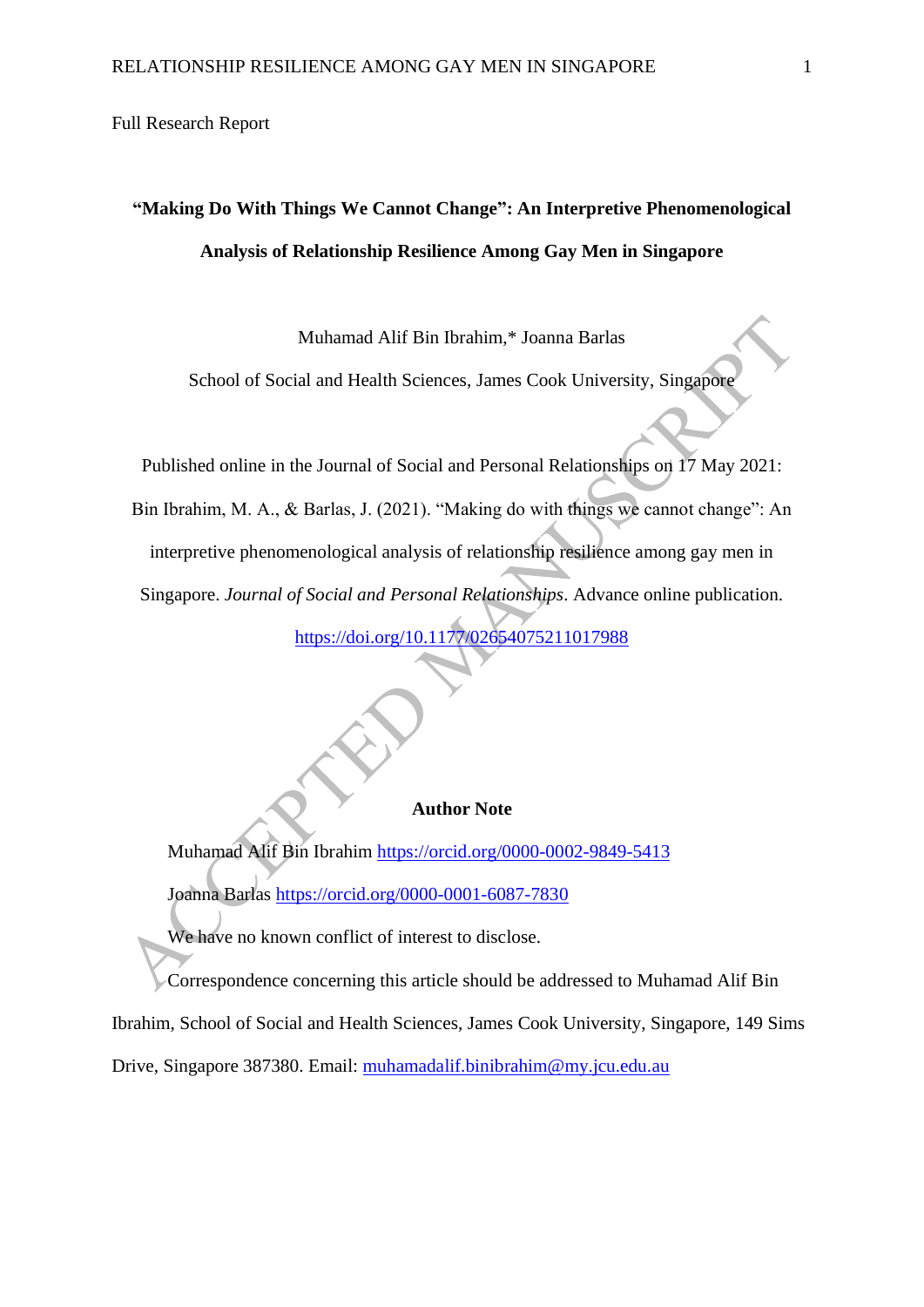**Declaration of interest statement:** The authors report no conflicts of interest relevant to this article.

**Funding**: The authors received no financial support for the research, authorship, and/or publication of this article.

**Ethical approval:** Ethical approval for this study was obtained from James Cook University's Human Research Ethics Committee in January 2019, HREC Application ID: H7618.

**Acknowledgements:** The authors would like to thank Oogachaga, The Purple Alliance, and GLBT Voices Singapore for their invaluable help in disseminating the study's recruitment poster on their respective Facebook group pages. The authors would also like to thank the research participants who openly shared their long-term relationship experiences and challenges in Singapore.

CRAY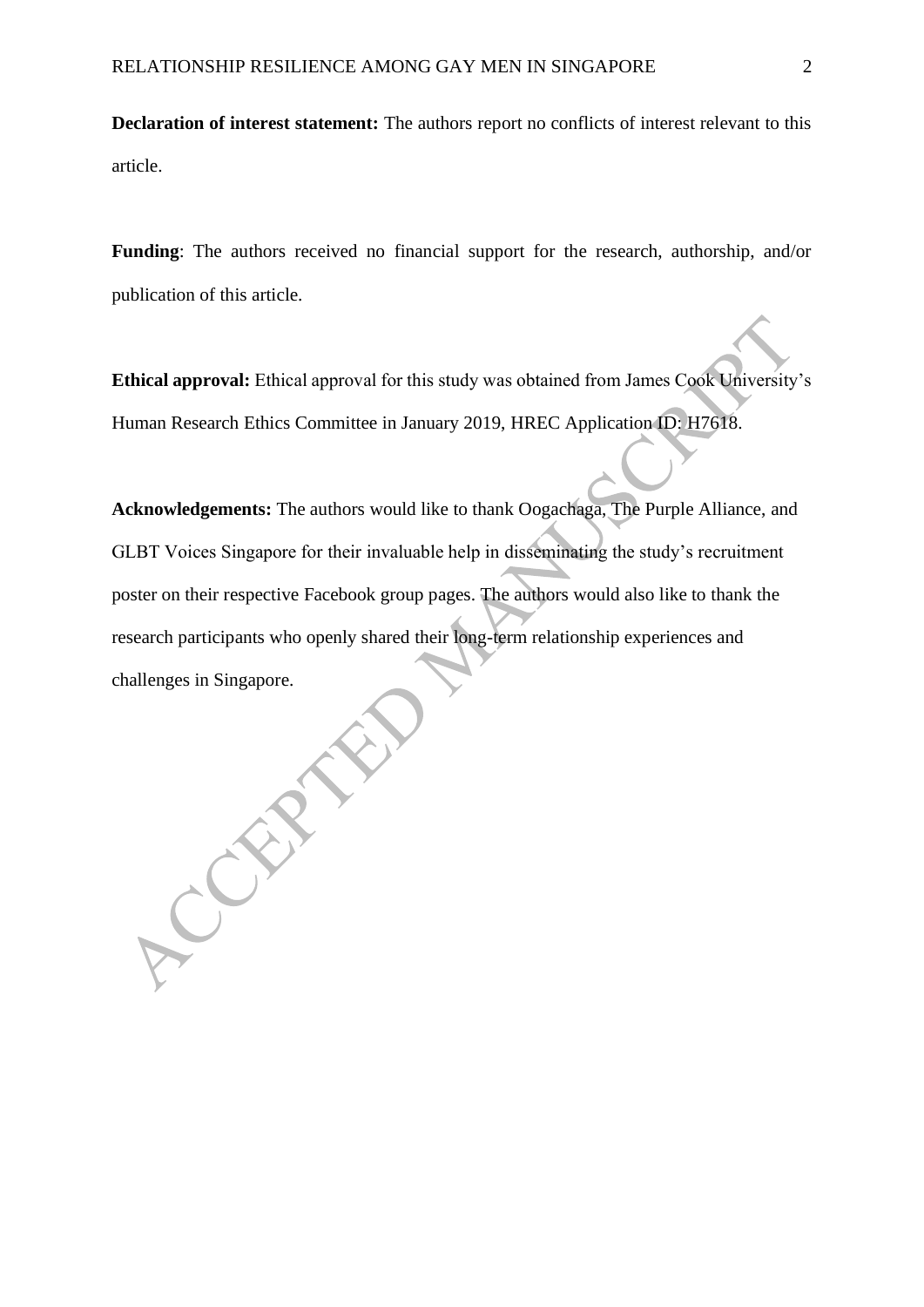#### **Abstract**

Despite evolving social and political attitudes, many countries, including Singapore, still do not recognize couples in same-sex relationships. Much remains to be understood about the processes and strategies that help these couples maintain their relationships, especially in Asian societies. This study explored the ways in which gay men in intimate relationships safeguarded their relationships and remained resilient in Singapore. Semi-structured interviews were conducted with nine gay men in long-term relationships. The data were analyzed using interpretive phenomenological analysis. The analysis generated three superordinate themes, a) Making do with things we cannot change, b) Remaining resilient through social and financial capital, and c) Our love is stronger than the challenges we face. The emergent themes pointed to the ways in which participants coped with or shielded themselves against socio-political stressors that negatively impacted their relationships in the Singapore context. While some participants sought solace in families of choice, many learned to accept socio-political situations beyond their control. Most participants made do with implicit recognition as they were unwilling to disrupt social harmony. Others used their financial security to overcome structural barriers such as obtaining legal elements of heterosexual marriage. Findings may further current understanding of the ways in which gay couples remain resilient despite the relational challenges in different cultural contexts.

*Keywords:* coping, gay couples, IPA, resilience, Singapore, socio-political stressors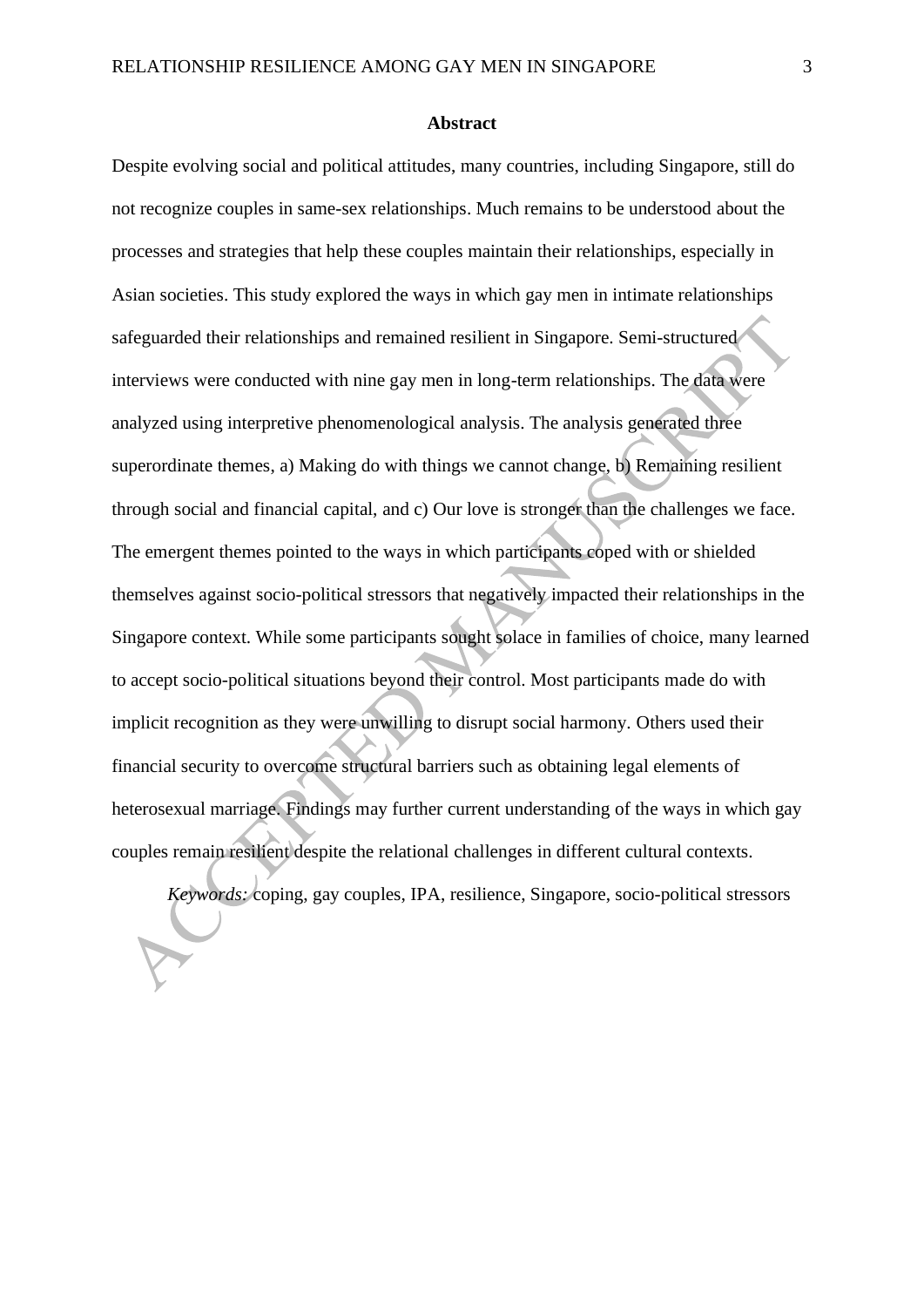# **"Making Do With Things We Cannot Change": An Interpretive Phenomenological Analysis of Relationship Resilience Among Gay Men in Singapore**

Social and political attitudes towards lesbian, gay, bisexual, transgender and queer (LGBTQ) individuals have evolved in recent decades. In their analysis of the World Values Survey, Ayoub and Garretson (2017) highlighted a global shift towards the acceptance of homosexuality between the 1980s and 2010s. In 2014, approximately 40% of respondents from the United States (US) found homosexuality to be "always wrong" as compared to over 50% in 2008 (Glick et al., 2015). Similarly, public approval of gay marriage in the US increased from 11% in the 1980s to nearly 50% in 2010 (Baunach, 2012). This shift has also been observed in numerous Asian societies. Between 1995 and 2012, Cheng et al. (2016) revealed an increase of more than 50% in liberal attitudes towards homosexuality in Taiwan, China, Japan and South Korea. In 2015, Vietnam decriminalized consensual same-sex activities and passed a law that enabled the protection of transgender people (Ariffin, 2018). In 2018, India repealed Section 377 of the Indian Penal Code, which decriminalized consensual same-sex activities (Paulo & Mukherjee, 2018).

Despite the increasing acceptance towards non-heteronormative identities and same-sex relationships, many countries remain relatively conservative and unsupportive of these minority segments of their population. An examination of the data collected by Human Dignity Trust (2020) found 72 countries still criminalize consensual, private same-sex activities. Of these, 44 countries continue to punish consensual sexual activities among women, while 11 countries impose the death penalty for private and consensual same-sex activities. These countries are predominantly from The Middle East and jurisdictions from Commonwealth nations such as those in Asia and Africa (Masci & Desilver, 2019). Among the 35 countries that recognize same-sex unions, an overwhelming majority are Western countries (Goh, 2008; Poushter & Kent, 2020). Only a handful of Asian and Latin American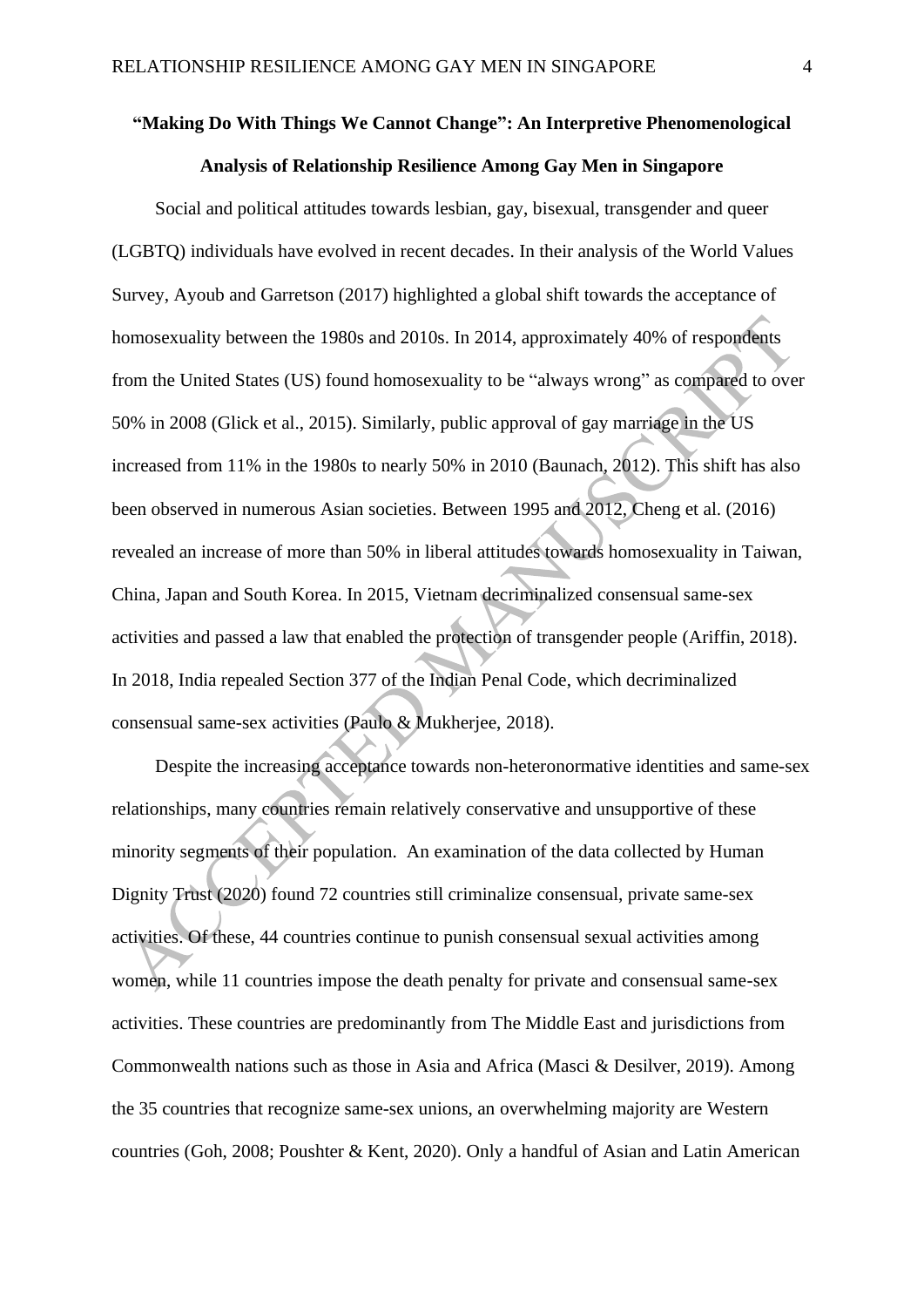countries, such as Taiwan and Costa Rica, have recognized same-sex marriage in the past decade (Masci & Desilver, 2019; Poushter & Kent, 2020).

As compared to Western countries, the recognition of same-sex couples remains lacking in many Asian, African and Middle Eastern societies (Masci & Desilver, 2019; Paulo & Mukherjee, 2018). Without legal recognition, same-sex couples cannot access the structural support and resources that would enable their long-term relationships to flourish (Applewhite & Littlefield, 2016; Baker & Elizabeth, 2013; Balsam et al., 2008; Rostosky et al., 2016). These structural support systems include various legal protections and financial benefits granted to married heterosexual couples (Riggle et al., 2010; Thomeer et al., 2017). Moreover, legal recognition provides relational benefits for same-sex couples. Studies have shown the ways in which legally formalized couples typically scored highest on measures of relationship satisfaction and commitment (Lannutti, 2008; Lehmiller & Agnew, 2006). These couples also scored lowest on relationship instability. Consequently, they were less likely to dissolve their relationships than same-sex couples who were either socially formalized or did not attain any form of recognition (Haas & Whitton, 2015).

Furthermore, individuals in these societies are typically expected to conform to societal norms, fulfil social roles, and prioritize their in-group's needs above their own (Basabe & Ros, 2005; Kitayama et al., 2000). For example, LGBTQ individuals may conceal their identities and intimate relationships to avoid burdening or upsetting members from their social networks (Hu et al., 2013). Otherwise, such individuals are often perceived as bringing dishonour to their families by rejecting expected social roles and violating the traditional cultural norms of putting the needs of others before their own (Ohnishi et al., 2006). The inability to garner acceptance and support from their social networks impacts the ways in which same-sex couples access emotional and instrumental support (Lau, 2012; Lyon & Frohard-Dourlent, 2015; Reczek, 2015). This lack of support systems, in turn, increases the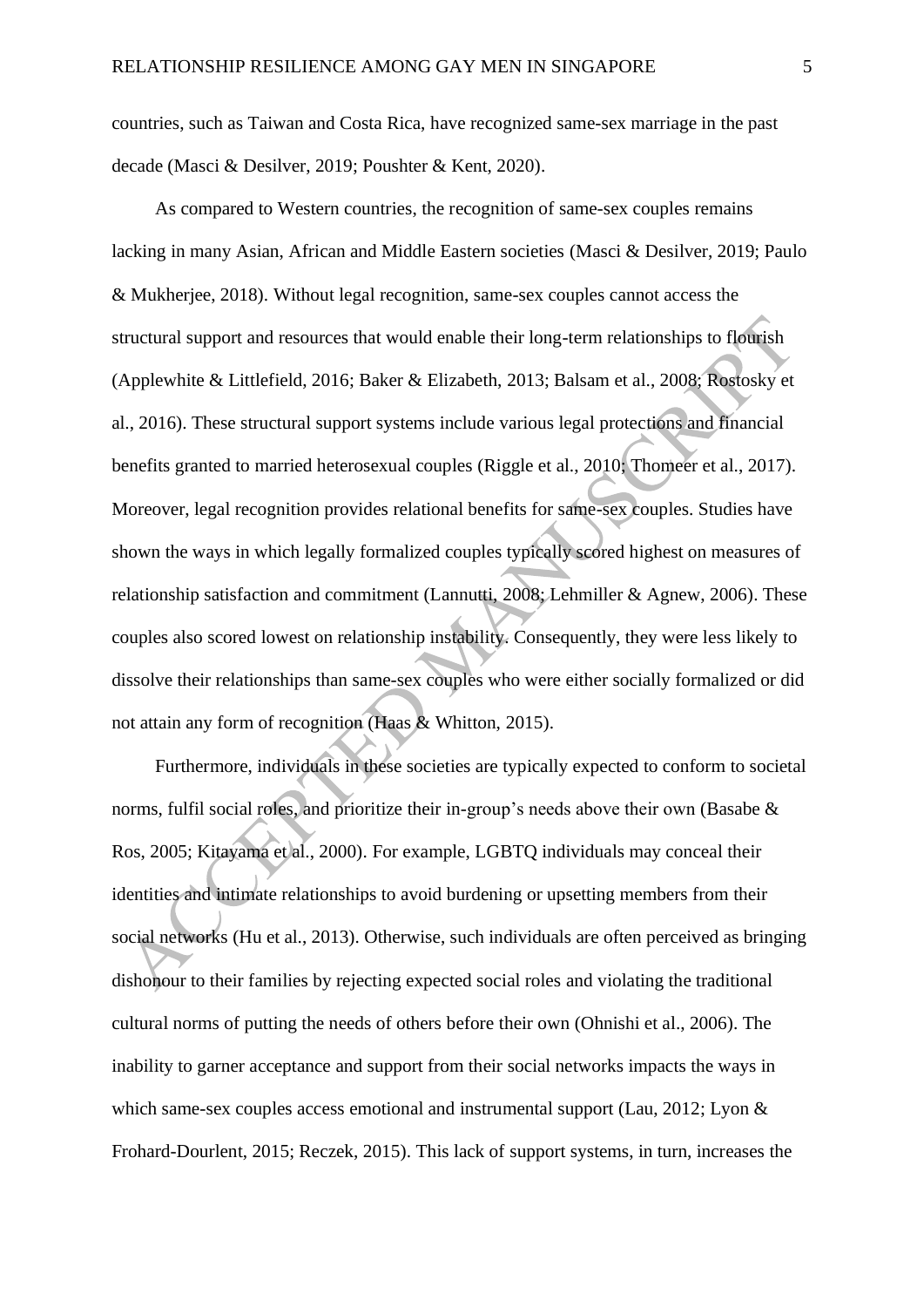likelihood of relationship dissolution as couples can neither cope with nor overcome the challenges in their relationships (Connolly, 2005; Graham & Barnow, 2013).

#### **Situation in Singapore**

Since gaining independence in 1965, Singapore has rapidly developed into a globalized, economically competitive city (Oswin, 2014). However, this rapid transformation was not without significant sacrifice to the Singapore society. To become a first-world cosmopolitan nation, Singapore embraced the principles and values of communitarianism, materialism, meritocracy and pragmatism (Ortmann, 2009; Oswin, 2012; Tan, 2012). These, in turn, led to the promotion of a national identity, the need for racial and religious harmony, the prerogative of the heterosexual family as the basic unit of the Singapore society as well as the importance of putting the needs of the nation and society above individual needs (Prankumar et al., 2020). Therefore, economic and social policies were implemented to privilege these goals and prevented LGBTQ individuals and same-sex couples from receiving social and legal recognition and forming their own families through adoption or surrogacy (Chang, 2003; Tan & Lee, 2007). These hegemonic narratives considered homosexuality a threat to Singapore in postcolonial times, leading to the continued suppression of sexuality and gender expression until the late 1990s (Yue & Zubillaga-Pow, 2012).

In the early 2000s, the Singapore government sought to remodel its authoritarian image to keep up with the evolving global economy and cultivate its creative and entrepreneurial industries (Yue & Leung, 2017). Hence, efforts were made to publicly express support for homosexuality and welcome LGBTQ talents into the country. These included outrightly supporting homosexuals within the civil service and marketing Singapore as a top gay destination in Asia (Oswin, 2014; Tan, 2012).

In spite of this, homosexuality remains illegal in the developed Southeast Asian nation through the continued existence of Section 377A of the Penal Code. Section 377A was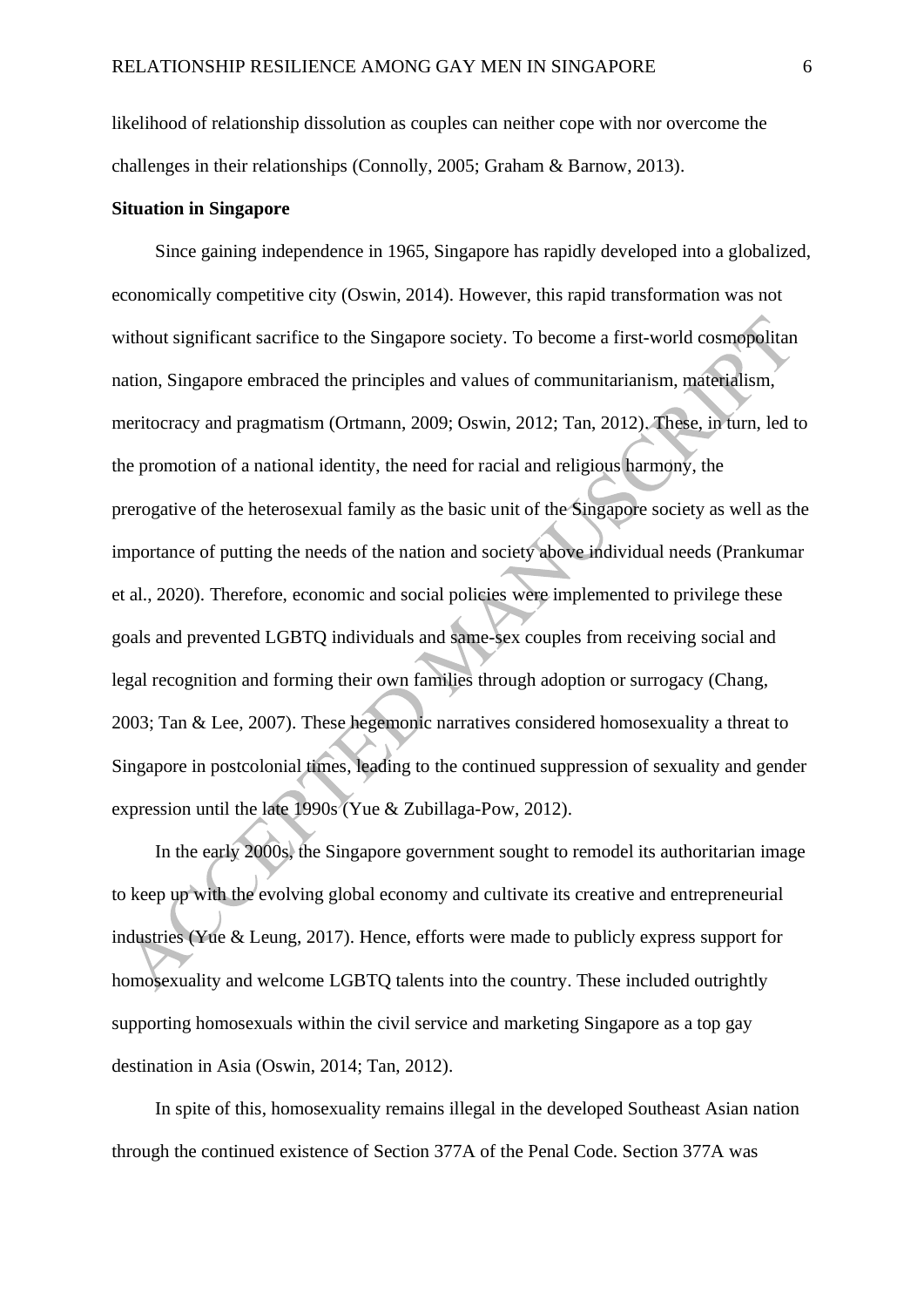introduced in 1938 during the British Colonial Rule and was subsequently inherited when Singapore gained its independence in 1965 (Goh, 2008; Lazar, 2017). Thus, gay and bisexual men in Singapore remain under persecution with the continued existence of Section 377A, which states, "Any male person who, in public or private, commits [...] any act of gross indecency with another male person, shall be punished with imprisonment for a term which may extend to two years" (Government of Singapore, 2020).

Despite the LGBTQ community's persistent messages for love and inclusiveness in the past decade, the Singapore government has remained adamant in its position in not repealing Section 377A, stating that it "does not support the formation of families by gay and lesbian parents" (Au-Yong, 2019). Even when faced with the increasing social acceptance of its LGBTQ population over the past decade, the Singapore government reasoned that the country needs to remain pragmatic (Geddie, 2020). This pragmatic stance meant attempting to balance economic pursuits and creative capital with the perceived Asian cultural norms and traditional Confucian values underpinning Singapore society (Lazar, 2017; Tan, 2015).

Through these strategies of illiberal pragmatism and electoral secularism, LGBTQ individuals are, therefore, tolerated for their contribution to the Singapore economy but otherwise discriminated against and prevented from attaining full benefits of citizenship in Singapore (Abdullah, 2019; Yue & Zubillaga-Pow, 2012). Such examples include the continued lack of positive LGBTQ representations in education and mainstream media, as well as the lack of legal recognition for same-sex couples. These contradicting efforts and strategies have consequently sacrificed some of Singapore's international legitimacy but enabled the Singapore government to maintain its existing power (Chua, 2012).

# **Research Gap**

The debilitating effects of socio-political stigma and discrimination on same-sex couples have been extensively studied (Dudley et al., 2005; Lannutti, 2008). Despite these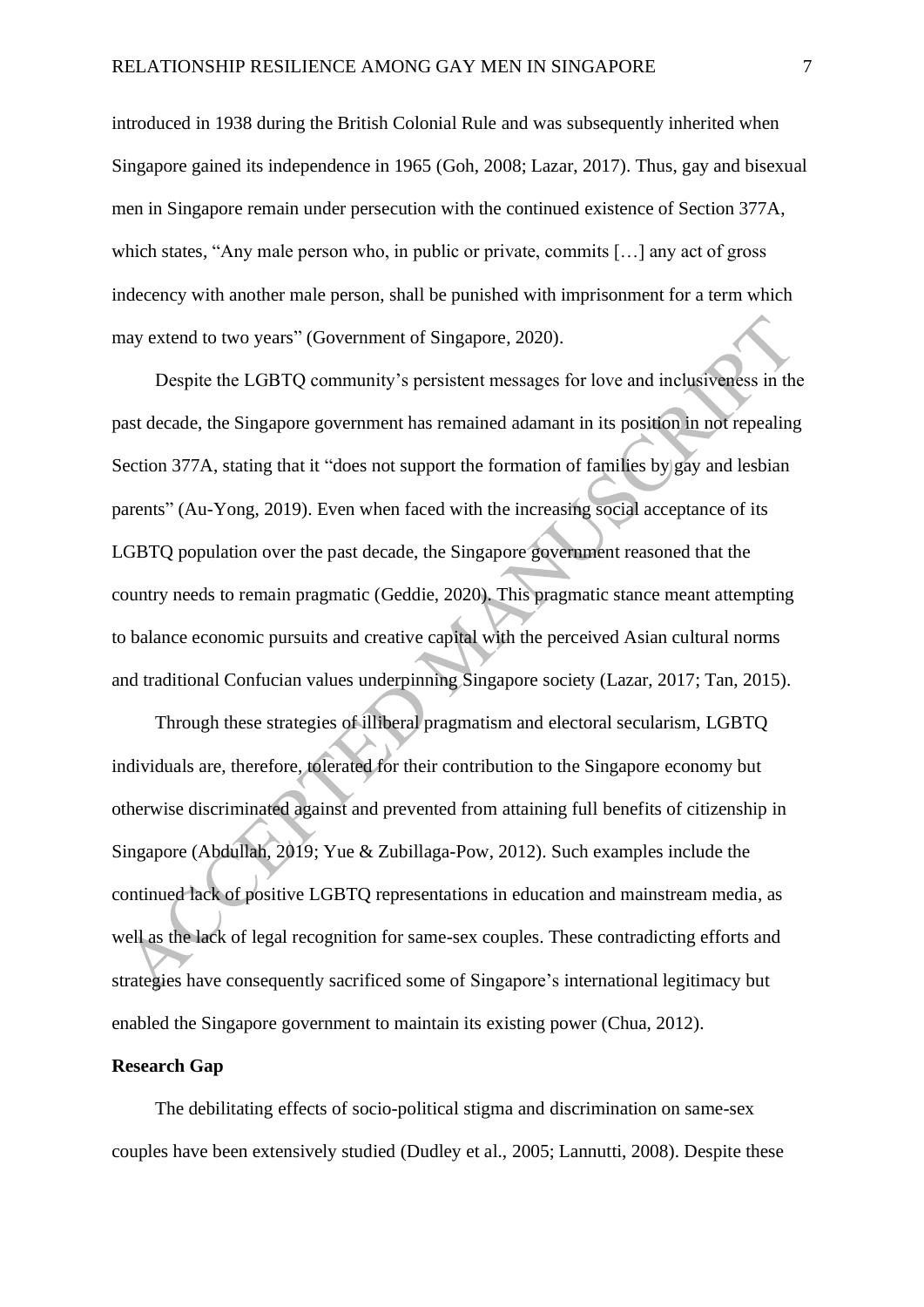stressors, LGBTQ individuals continue to form and maintain intimate relationships throughout their lives. Much remains to be understood about the ways in which same-sex couples cope with, overcome, and positively adapt to these relationship challenges. It is imperative to understand the strategies that keep same-sex couples flourishing, especially in societies where such relationships remain socially and legally unrecognized. This study aimed to explore the processes, resources and strategies that gay couples utilize to safeguard their relationships in the Asian society of Singapore. The research questions were:

- 1) How do social and political stressors impact gay men in long-term relationships?
- 2) How do gay men in long-term relationships cope with these stressors?
- 3) How do gay men in long-term relationships overcome these stressors?

# **Method**

An exploratory qualitative research study was conducted utilizing interpretive phenomenological analysis (IPA). IPA is a qualitative research methodology underpinned by three theoretical principles: phenomenology, hermeneutics and idiography. The methodology aims to examine how people understand, make sense, and create meaning out of, their major life experiences (Smith et al., 2009).

# **Participants**

Empirical studies utilizing IPA as a methodology typically have small, homogenous groups of participants as IPA is primarily concerned with the detailed analysis of individual lived experiences (Smith et al., 2009). For this study, the participants were purposively sampled and recruited from Singapore's LGBTQ community with the assistance of three LGBTQ non-governmental organizations through their respective Facebook group pages. Potential participants were provided with the study information sheet when they contacted the researchers via email. An appointment was made for the interview if they agreed to take part in the study.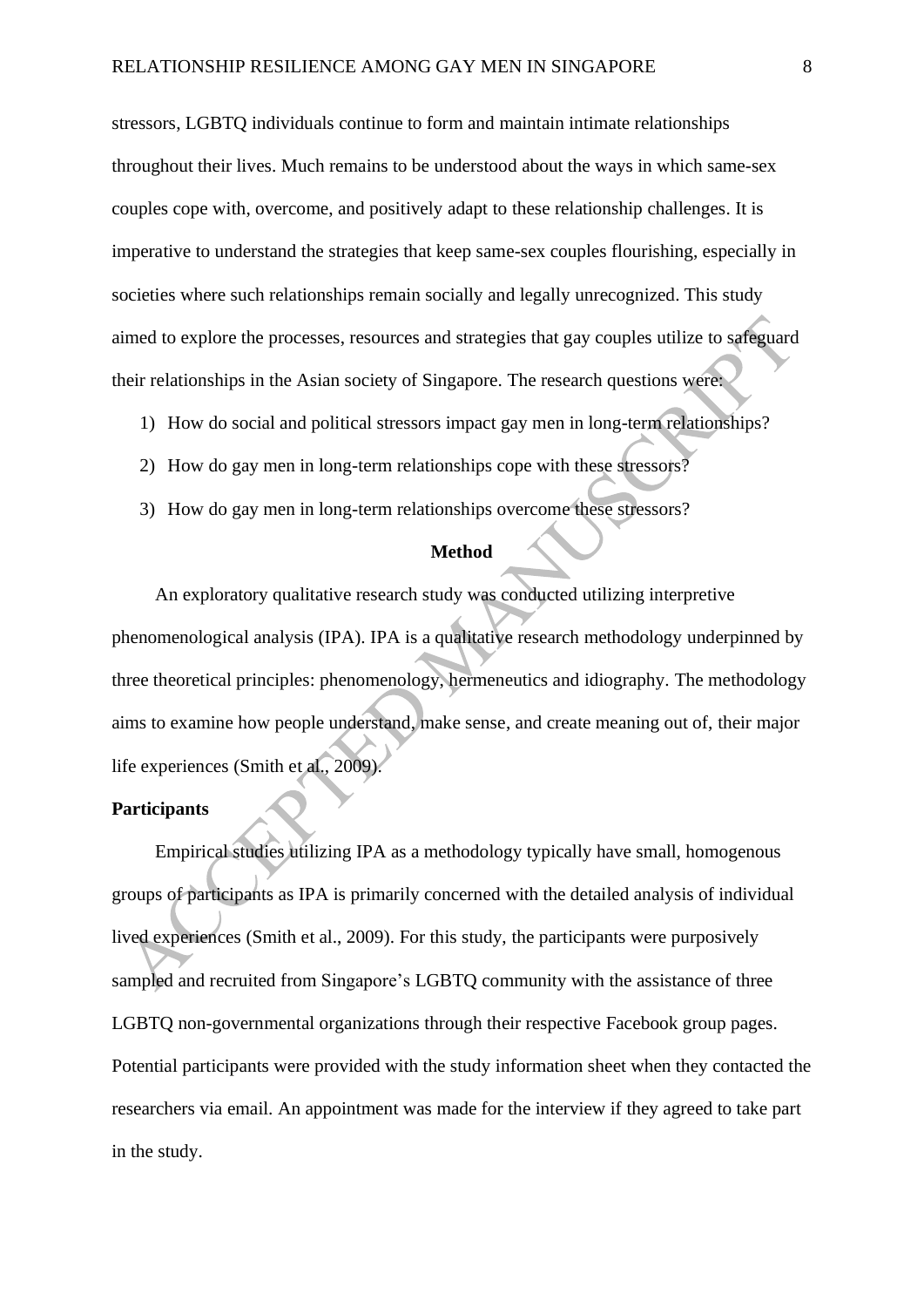Participants were recruited based on the following inclusion criteria: cisgender men who identified as gay, above 21 years of age, and Singapore citizens or permanent residents. Only cisgender individuals were recruited to maintain the homogeneity of the participants and their lived experiences. Participants were also required to be in a relationship of at least five years. This inclusion criterion was based on studies that found relationships of less than three years were likely to be unstable, leading to an increased likelihood of dissolution (Brown, 2003; Rosenfeld, 2014). Furthermore, couples who remained together for five years or more were likely to stay together due to various couple-specific investments, which made relationship dissolution more costly (Kurdek, 1998; Rosenfeld, 2014).

## **Materials and Procedures**

One-to-one interviews were conducted in small, quiet interview rooms that were approved by the ethics review committee. These rooms allowed interviews to be conducted in a safe and private setting while maintaining participants confidentiality and minimizing any undue intrusion. A semi-structured interview guide was purposively developed using existing literature to explore participants' long-term relationship experiences in Singapore. Informed consent and participants' demographics were obtained before the commencement of each interview. No personal identifiers were collected due to the sensitive nature of the study. Participants were assigned pseudonyms for use throughout the study duration. Interviews lasted approximately 90 minutes, were audio-recorded and transcribed verbatim. Participants were also invited to participate in the member checking process, where they reviewed their transcripts and clarified further questions that arose from the analysis.

#### **Data Analysis**

Data were analyzed using IPA, an inductive and iterative six-step process (Smith et al., 2009). Transcripts were read and re-read to ensure the first author was familiar with the interview data. The first author subsequently made comprehensive notes on one transcript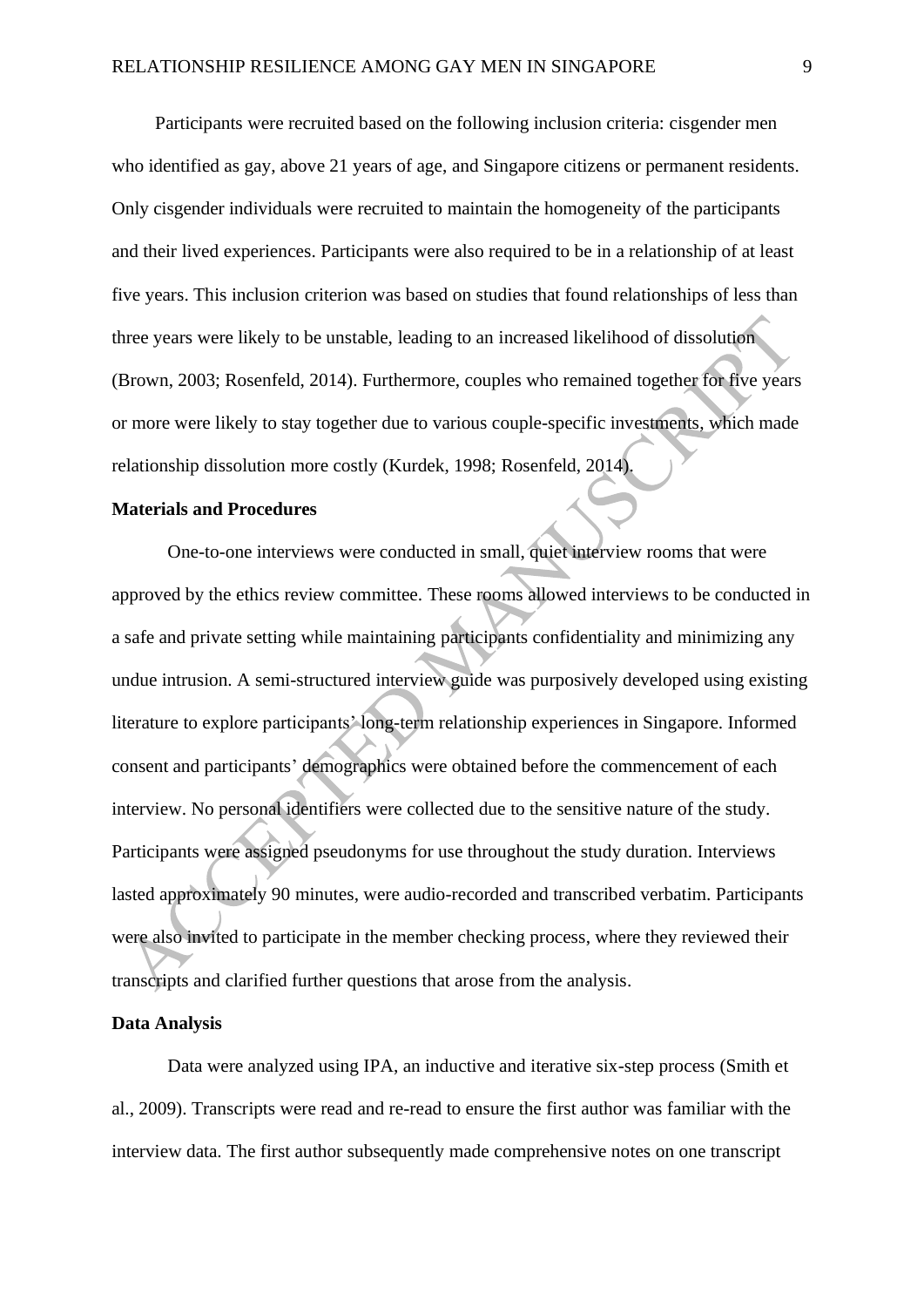that were descriptive, linguistic and conceptual in nature. Initial themes were generated utilizing the provisional notes from the previous stage. These initial themes were subsequently categorized and sorted based on their similarities, which represented various parts of the participant's lived experience. This idiographic process was repeated with each transcript. The final step of the analysis entailed looking for similar themes across all transcripts and generating superordinate themes to reflect the processes and strategies that participants undertook to maintain their relationships in the presence of socio-political stressors in Singapore. NVivo 12 software was used for qualitative data management and analysis.

#### **Credibility and Trustworthiness**

The study utilized the credibility and trustworthiness guidelines set out by Mays and Pope (2000). To foreground the participants' experiences, the researchers practised bracketing to set aside any preconceptions and biases. The first author undertook continuous journaling as part of the reflexivity process to ensure awareness of personal and intellectual biases throughout the study. The first author also undertook investigator triangulation with the second author at various stages of data analysis to ensure a holistic understanding of the participants lived experiences. Through the member checking process, the study also ensured that participants lived experiences remained central to the research process. Additionally, the analysis was further refined by highlighting negative or deviant cases to contrast the main narratives highlighted in the generated themes. Finally, the first author documented and kept detailed records of all relevant aspects of the research, i.e., an audit trail, to ensure the transparency of the data collection and analysis processes.

#### **Results**

A total of nine participants were interviewed. The demographics of the participants are detailed in Table 1. The analysis revealed various processes that enabled participants to cope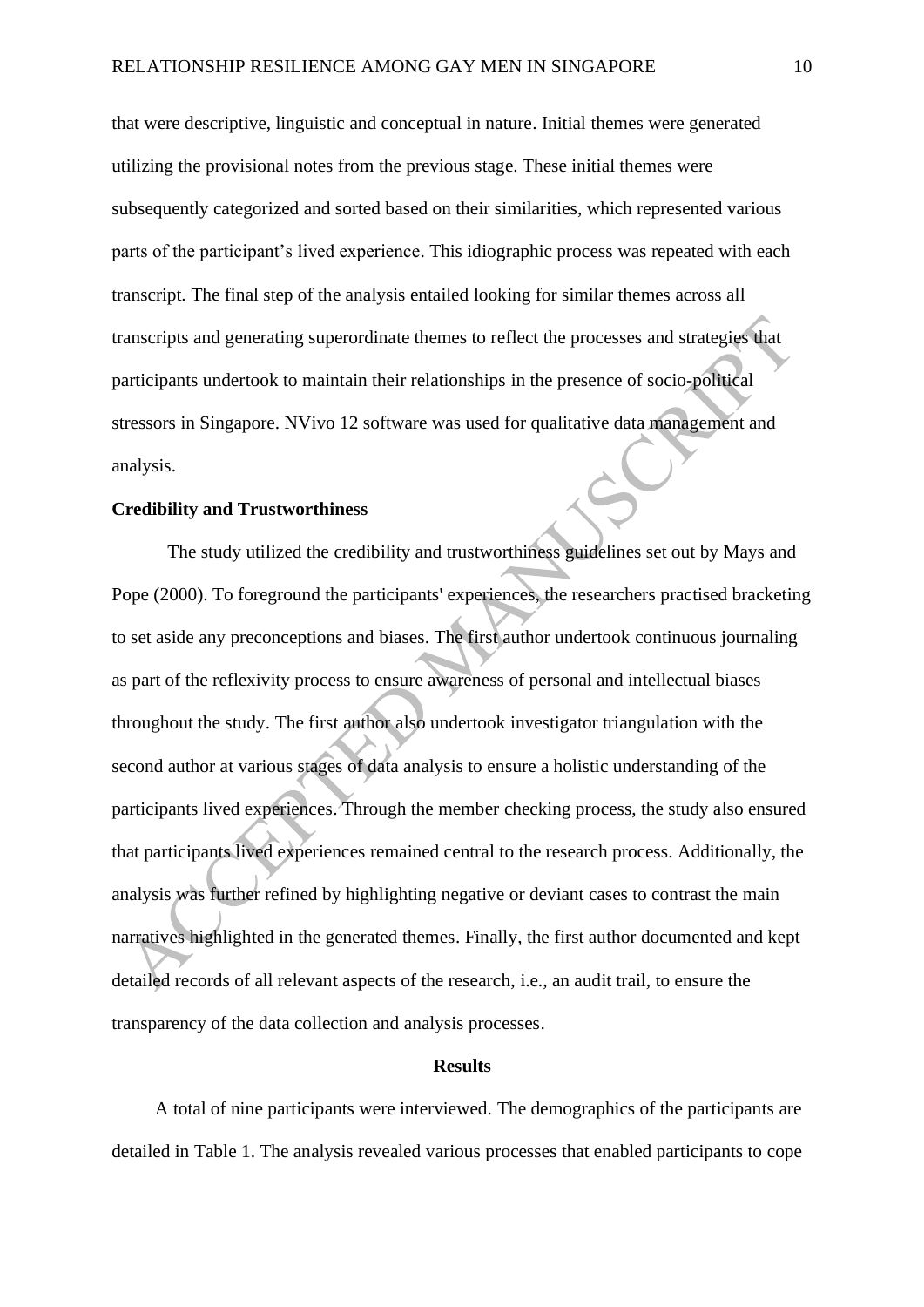with and overcome socio-political stressors in Singapore. The emergent superordinate and subordinate themes generated at the end of the analysis process have been illustrated in Figure 1. The prevalence of superordinate and subordinate themes among the study participants are shown in Table 2. Before discussing the emergent themes, there is a need to explicate the challenges experienced by participants in same-sex relationships within the Singapore context.

All participants described how they anticipated and experienced stigma and discrimination from their social networks and the broader society because of their sexuality and the nature of their relationships. Such instances led many participants to conceal their relationships as they feared facing potentially adverse reactions. Other participants were worried about not having the rights to make decisions for their partners in emergencies. Here, Sheldon feared the inability to make medical decisions for his partner because their relationship was not legally recognized in the eyes of the law.

If something happened to my partner, I need to be the one to make all the decisions. I cannot be calling his family in another country and asking them to make decisions. I need to take care of everything. After being together for 18 years, I think it is only fair that I can be the one to do that.

Other participants highlighted the stressors from planning for their futures deliberately. As compared to heterosexual marriages, gay couples could not depend on children, as is typical in Asian societies, or government policies to take care of them in old age. This deliberate planning involved formalizing wills and lasting powers of attorney to protect their relationships legally. Here, Brian related how the lack of recognition forced the couple to think of ways to secure their future.

I think it [the lack of legal recognition] kinds of forced us to plan. We have to think about our future. We cannot deal with things as it comes. I look at my siblings. Their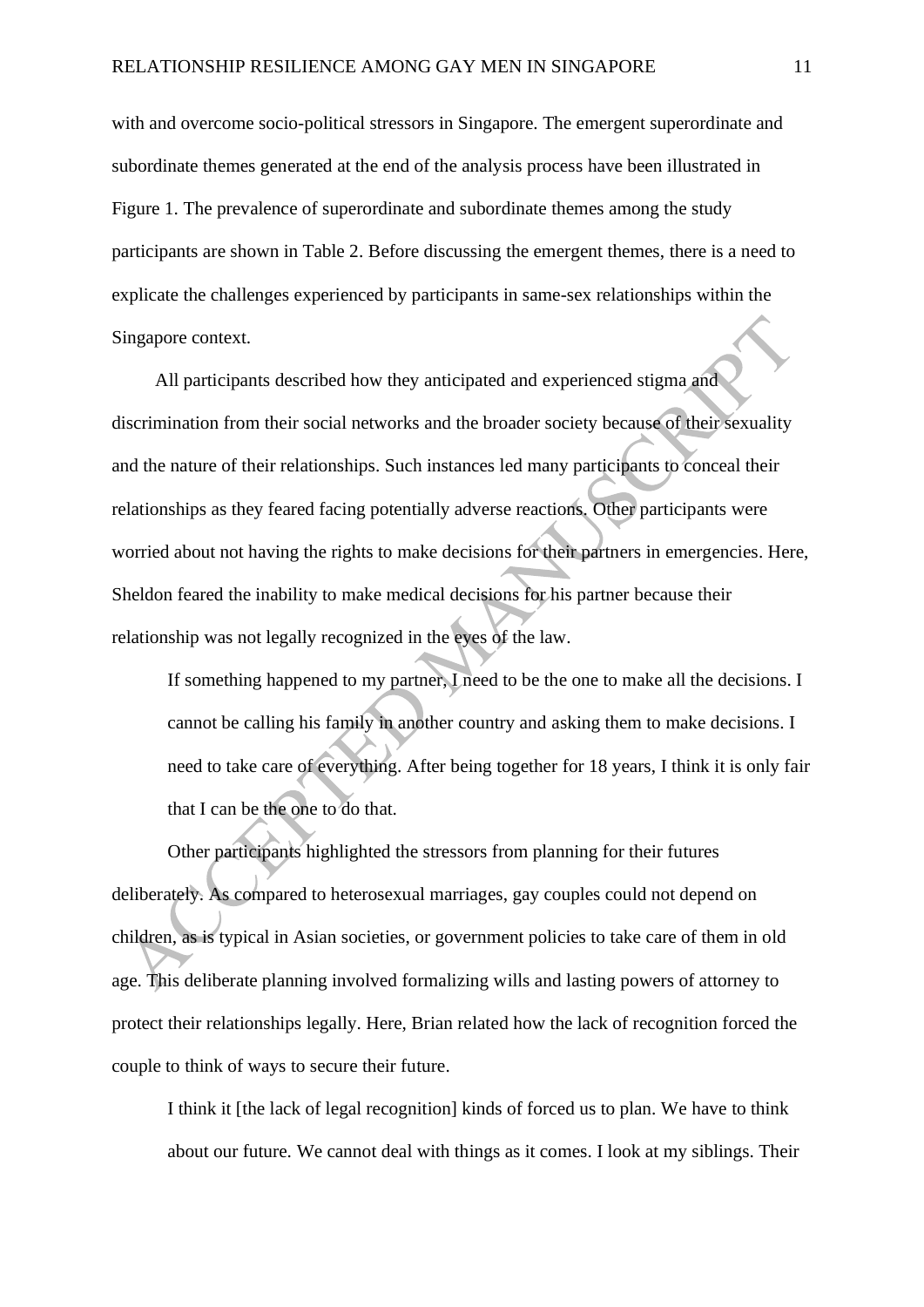future is secured because their kids can take care of them. These are things that heterosexual couples do not usually need to think about.

#### **Superordinate Theme 1: Making Do with Things We Cannot Change**

As participants feared the potential ramifications of being in marginalized relationships, they coped with socio-political stressors by accepting and adapting to situations beyond their control. This superordinate theme described how participants accepted sociopolitical stressors as part of their lives and let go of their need for explicit recognition. This external justification strategy enabled participants to reduce feelings of dissonance while externally conforming to socio-political norms. Moreover, most participants preferred living amicably alongside the broader Singapore community while finding peaceful ways to obtain equality and rights. Such strategies enabled participants to move forward with their relationships rather than constantly worry about the things they could not have.

# *Accepting Implicit Recognition, Minimizing Explicit Recognition*

Most participants described how they did not see the need to seek explicit recognition from their social networks. In the excerpt below, Rayson explained how he has never found the need to highlight his relationship explicitly to his family, just as the expression of love and other positive emotions remains highly constrained in Asian cultures.

I have never said, "This is my boyfriend". Just as I do not say "I love you" to my mum because she has never said that to me. It is the same kind of concept.

Many participants described how forcing the explicit acknowledgement of their relationships could disrupt the social harmony with their families of origin. These participants actively reframed the need for explicit recognition and sought, instead, implicit signals of acceptance. Here, Max saw the continued invitations to his partner's family events as implicit acceptance of their relationship.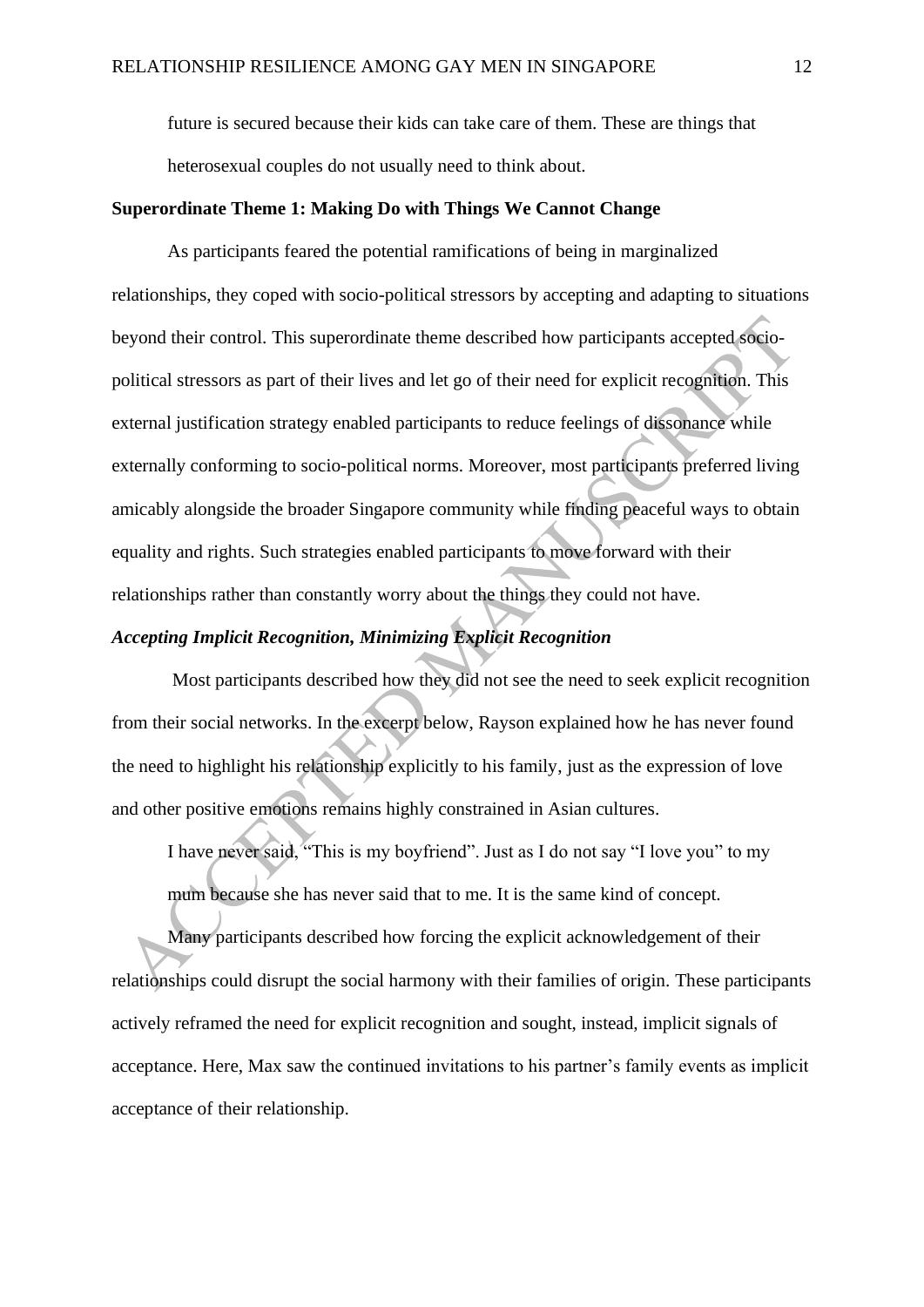My partner's parents have always considered me like the god-son. I have always been included in their family outings and events. So, I think they know I am a very close friend. They may not acknowledge it exactly as a partner. Nevertheless, they are still accepting.

Such implicit recognition was a sufficient compromise as it enabled Max and his partner to maintain their relationship without disrupting the prevailing social harmony with their respective families. Max rationalized that their family members were probably aware and asking for explicit acknowledgement would simply cause problems.

Some things do not have to be spelt out. People are aware. I do not want to create uncomfortable situations or disharmony. We [already] have to deal with enough drama. So, why do I want to make situations more difficult?

Similarly, other participants highlighted how they rationalized or minimized their need for social and legal recognition. Here, Rayson felt saddened that his relationship still lacked legal recognition in Singapore. So, he rationalized how marriage was "just a piece of paper" and believed that his relationship was strong enough without needing a marriage certificate to tell him so.

Marriage is just a piece of paper. You can go to the United States and get it signed, but it does not mean a lot to us. We have been together for ten years. Having been together for so long helps us realize that getting married is truly a piece of paper. One participant, Aaron, was fortunate to receive explicit recognition from his parents, thereby enabling his partner and family to celebrate festivities together peacefully. However, deep down, Aaron remained fearful that his parents might still not accept same-sex marriage due to generational differences and Asian cultural values.

During Chinese New Year, my partner would be invited over for reunion dinners. It is kind of expected. My mom will separately prepare dishes for him. It is these little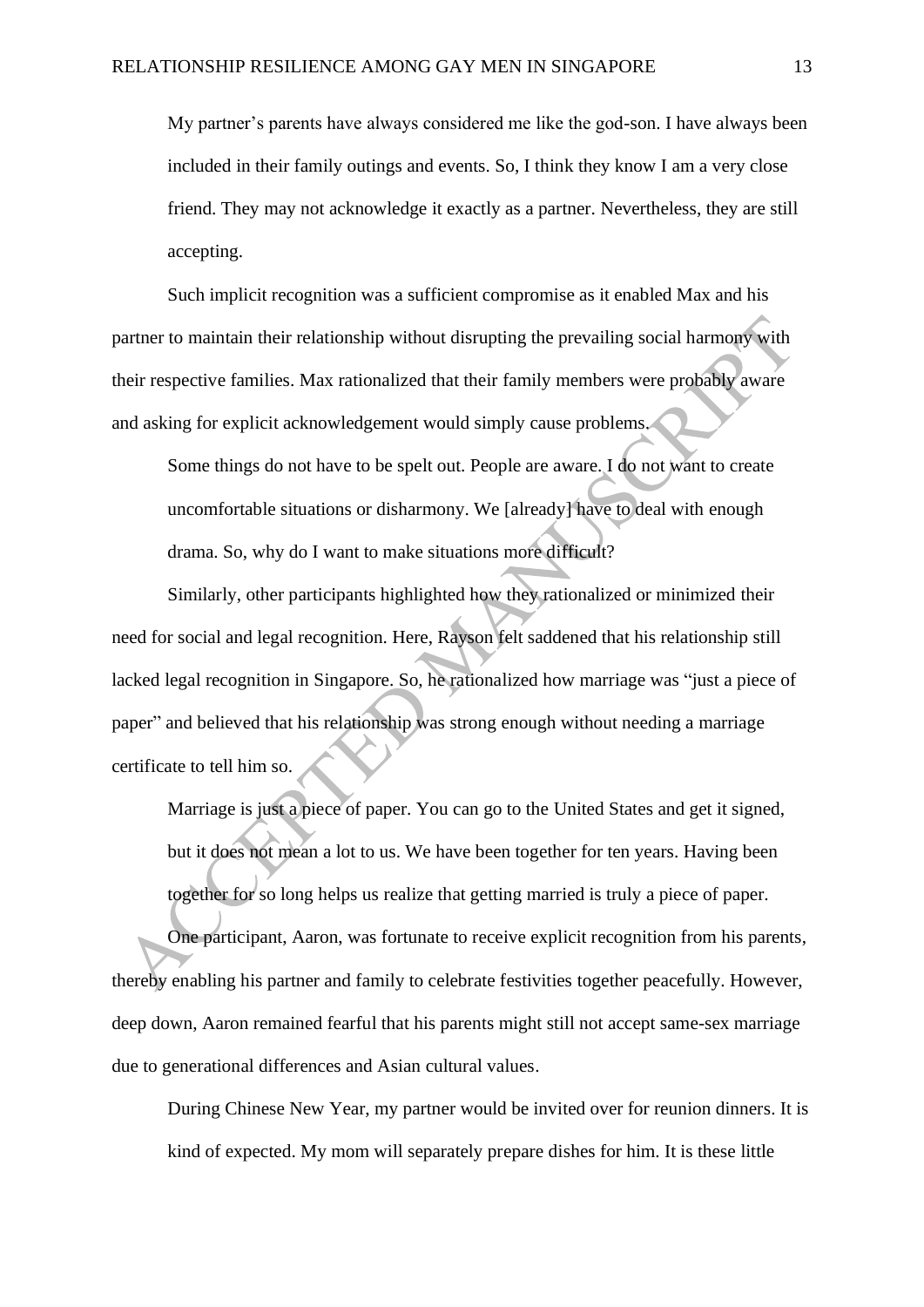things that make me feel very lucky. However, they are Chinese. They are from a different generation. I think it is also the Asian in me. As open as they are, there was a part of me that thought they might not be that comfortable to attend my wedding.

#### *Fighting Peacefully for Equality and Rights*

Interestingly, many participants believed that the LGBTQ community must "adapt and respond accordingly" to the surrounding socio-cultural context. One participant, Dominic, opined that the LGBTQ community was only able to influence society to a certain extent. Dominic felt that the community should let the current socio-political situation evolve and not waste efforts altering situations they could not change.

I think Pink Dot and [other] gay pride movements need to recognize that coming out with these militant messages for equality would simply result in a very strong pushback. It comes across as being very self-entitled. We probably can influence SOME people. However, that is on a very limited scale. I think society has to evolve in its own way.

Dominic saw nothing wrong in ensuring that society remained aware of the LGBTQ community's existence. However, he and other participants preferred to fight for equality and civil rights by contributing meaningfully to society. Dominic expressed that "being gay still carried much stigma" as the Singapore society still perceived gays as "effeminate, drug users, and promiscuous". Dominic was further frustrated at how these negative stereotypes continued to be portrayed by those who openly championed civil rights and equality in the public sphere. In giving back to society, he hoped to alter society's perceptions that gay people were "just normal human beings in many areas of life".

If gays are seen helping society at large cope with challenges like poverty eradication, helping the disadvantaged, doing social work, and all that. People will eventually realize that "Look, there is really nothing wrong with them", and "They are just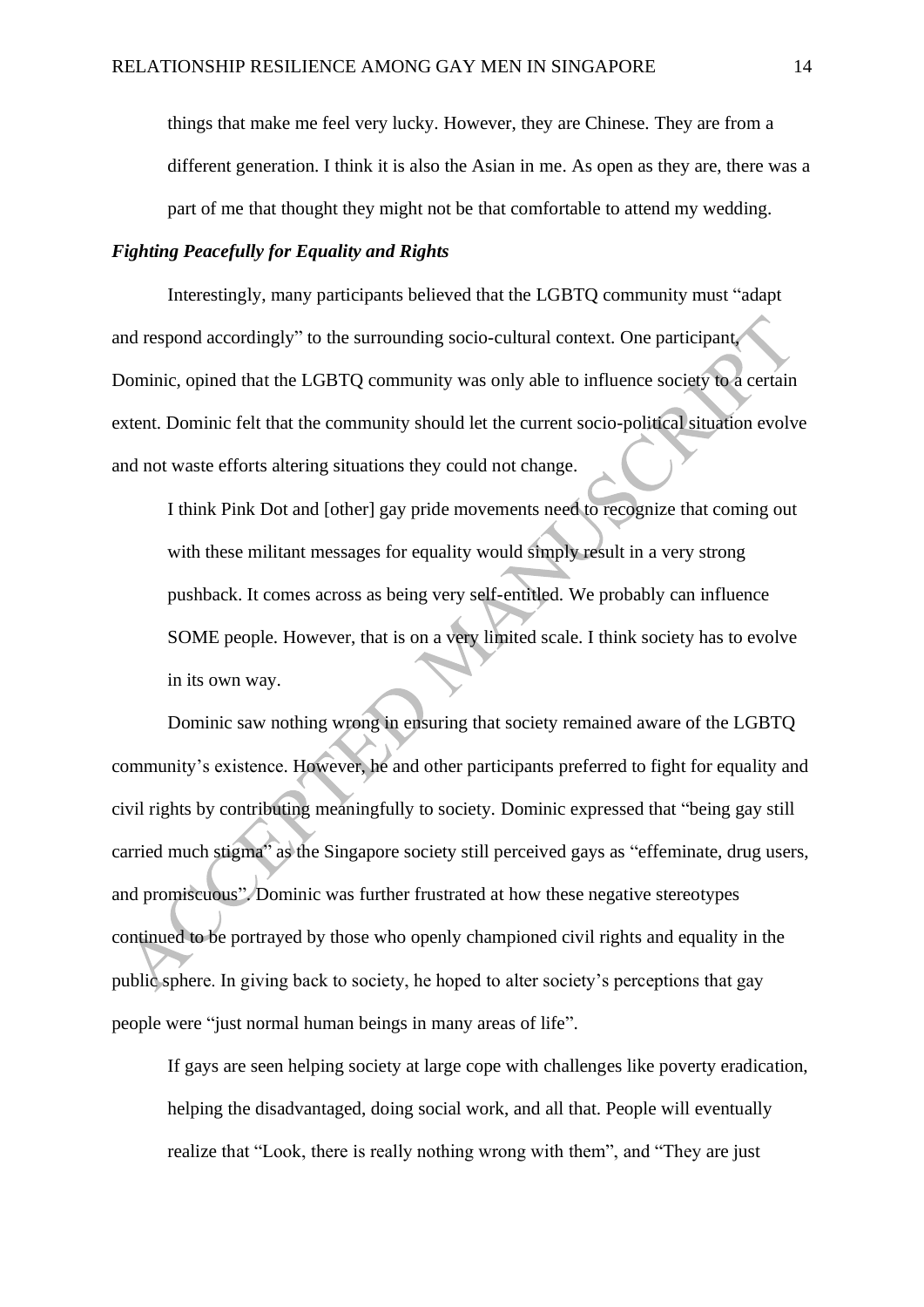different from us". I think it is more effective if we live our lives as contributing and caring members of society to gain acceptance.

Similarly, Aaron felt disheartened about the evolution of civil rights in Singapore but explained how he had to make do with the slow speed of socio-political change.

I guess it is going to take a while for people to accept same-sex couples. Getting social and legal recognition would always be a struggle for the next decade or two, especially in Singapore. It is multicultural…being in Asia. There are boundaries that we will have to live by being a same-sex couple, especially in Singapore.

In contrast, some participants believed in fighting aggressively against the sociopolitical inequality in Singapore. In the excerpt below, Brian felt frustrated with the proponents of the peaceful approaches who chided him for openly fighting for equality and against Section 377A of the penal code.

If gay people in Singapore were a little stronger and stepped up to do something about the [current socio-political] situation…I think that would have helped more. We have friends who said, "Why do you need to do fight against 377A? Now everybody is going to talk about this issue. You are putting us under the spotlight!". That does not help.

# **Superordinate Theme 2: Remaining Resilient Through Social and Financial Capital**

In this superordinate theme, all participants described how various social and financial resources helped them cope with or be shielded from stigma and discrimination. As many participants remained unwilling to disrupt the social harmony by seeking explicit recognition from their families of origin, they highlighted how they sought emotional and instrumental support from their families of choice. Some participants also pointed to the ways in which their socioeconomic status and financial resources enabled them to overcome the stressors they faced in Singapore.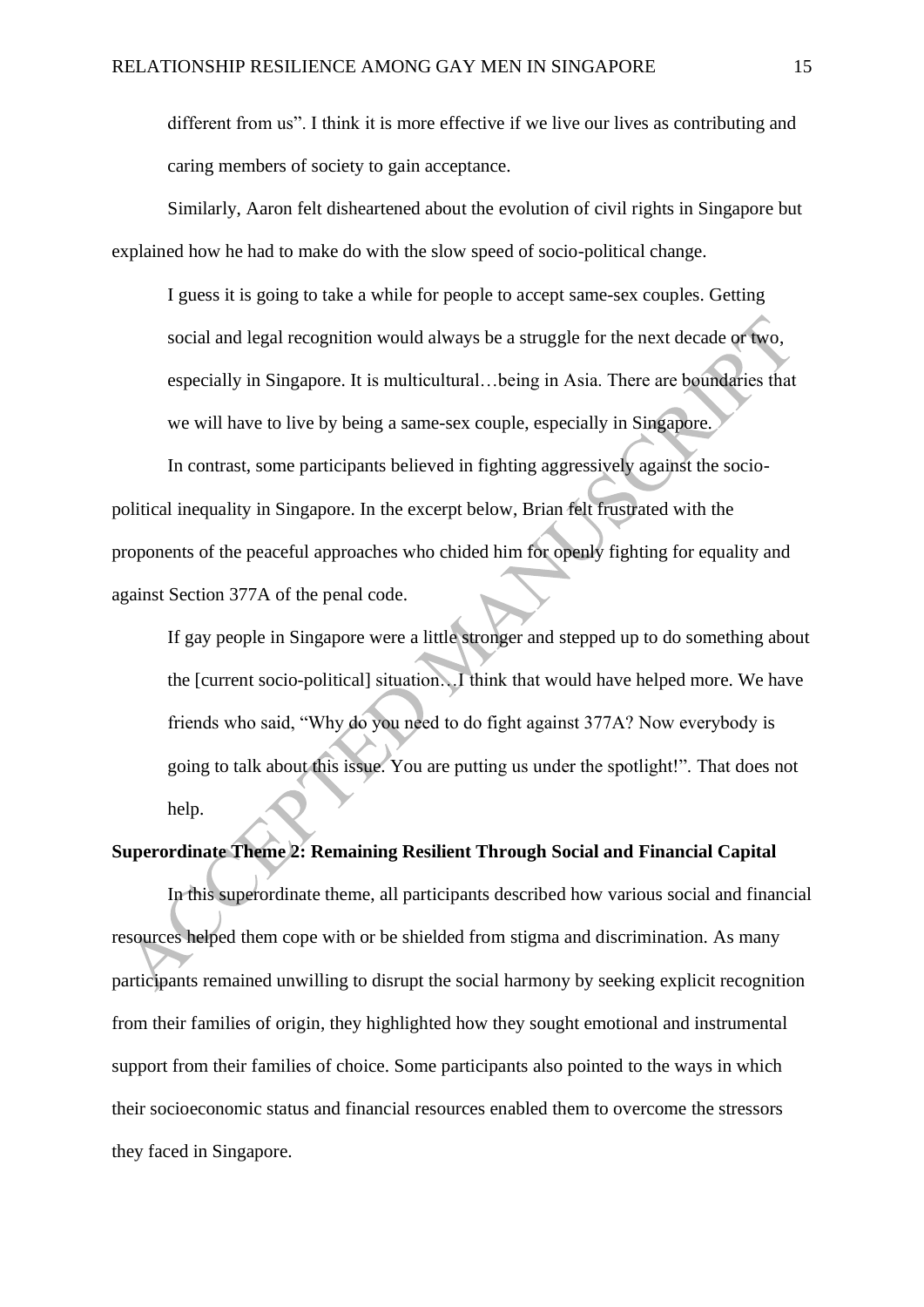## *Feeling Safe with Our Families of Choice*

Most participants explained that acceptance from their closest friends allowed them access to emotional and instrumental support. Here, Kamal related how he felt more at ease in showing affection to his partner in his friends' presence.

We do spend gatherings together with my friends. It makes me much more at ease to be more affectionate to my partner. It is a positive feeling that I can be open with my partner in their presence.

Whilst fearing potential rejection from their parents, many participants highlighted how siblings played a role in recognizing and supporting their relationships. Such support and recognition enabled them to remain connected to their families of origin in some ways. Here, Max described how his siblings accepted his relationship as they entrusted their kids to Max and his partner.

My parents do not know [about the relationship]. But my sister and my brother-inlaw…they know. They are very accepting. They even allowed their kids to go out with us. So, I think that's good. Having supportive siblings helps.

# *Being Shielded by Our Socioeconomic Status*

Interestingly, some participants highlighted how their financial security and social status shielded them from socio-political stressors in Singapore. Some believed that being of higher socioeconomic status allowed them to move around in social circles that were less judgmental of their marginalized relationships. Max related how being of higher socioeconomic status enabled his relationship to flourish as his relationship was surrounded by social circles that had, perhaps, more liberal values and, thus, were more accepting of same-sex relationships.

We are lucky that we are both...I hate to use it...of higher socioeconomic status. If we are at movies, nobody bothers. If we are at dinners, nobody bothers. Society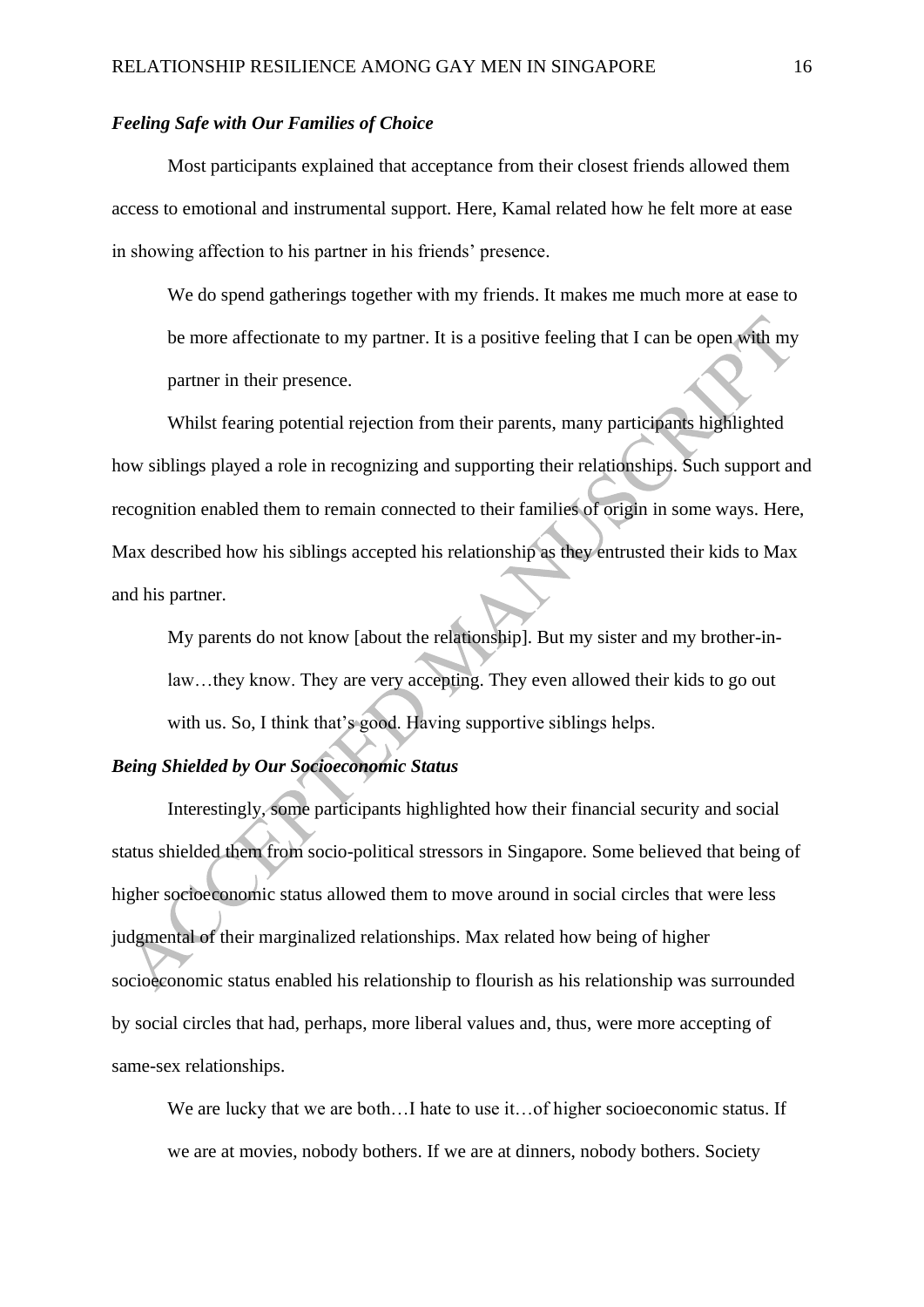events…nobody bothers. People are just polite. We have not had to worry about the social or structural issues that may affect other people.

Others used their financial resources to overcome the structural barriers present in Singapore. Participants such as Dominic were able to purchase their own houses and formalize wills early on in their relationships.

We would have liked more protection and more recognition for our relationship. Fortunately, we are not directly affected [by structural barriers]. I live in a private apartment. We have done up wills and legal power of attorney to protect each other's rights and entitlements under the law.

Participants who were more financially secure also seemed to reject the need for the government to recognize their relationships legally. These participants were worried about losing their freedoms if such legal recognition were enacted in Singapore. In this excerpt, Kamal rejected marriage as his relationship's financial resources allowed them to obtain some legal aspects of heterosexual marriage.

I have no desire to have kids. The concept of getting married has no meaning to me. I have my own home. The structural barriers [in Singapore] do not really affect me. It is a bit counterintuitive. But, I want the government to stay out of my life as much as possible. They can keep those subsidies. It is not something that I want in my life.

Such sentiments seemed to be fiercely opposed by participants who seemed to be less financially secure. In addition to feeling frustrated in the previous superordinate theme, Brian further explained how he believed that people who opposed fighting aggressively for equality and rights in Singapore were usually wealthy and powerful. Brian believed these rich and powerful gay men were worried about losing the privileges and comforts they had attained whenever Section 377A comes under the spotlight. Such sentiments seemed to be confirmed by participants who alluded to their high social status in this subordinate theme. Brian also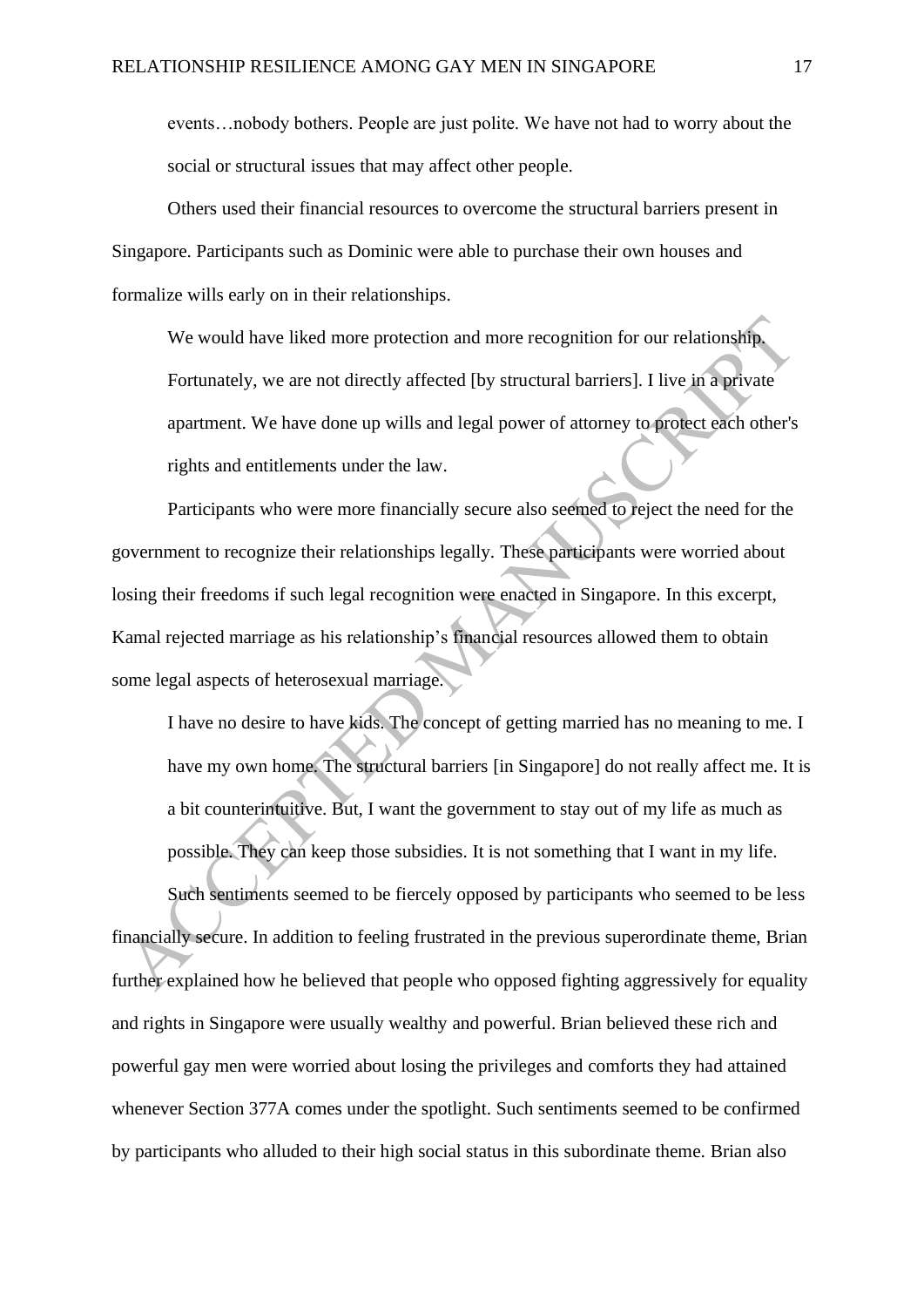believed that those of higher socioeconomic status had the resources to live out their lives overseas or use their financial resources to overcome the socio-political barriers in Singapore.

Many gay people are very powerful and wealthy. They are the ones who feel that they have a lot to lose. They are the ones who, "We do not have the rights here...[but] I can always go to Madrid for my Mardi Gras. I can go [somewhere else] to have my parties." They have the resources to do that. They can live out their gay lives there. They think that we are rocking the boat [by fighting against Section 377A]. I think that is not right. That is being selfish. You have the resources. Not everybody has the kind of resources that you have.

# **Superordinate Theme 3: Our Love is Stronger than the Challenges We Face**

No matter what sources of support they had, most participants believed that their relationships were stronger than the socio-political challenges they faced. In this superordinate theme, participants believed in strengthening their relationship from within and continued to evolve as a couple to overcome the stressors they faced. Participants felt their relationships flourished because of the efforts and time invested in their relationships. This included adapting to their relationships' sexual needs and counting on their partners to be there no matter the challenges. When asked how he kept his relationship flourishing, Alvyn highlighted how his relationship remained resilient because he and his partner proactively chose to remain strong and happy in their relationship.

Our relationship cannot crumble just because there are no gay rights. Our gay identity crumbles because there are no gay rights. Our love does not. So, our happiness is not in ANY way dependent on the lack of gay rights in Singapore but on the individuals [in the relationship], you know? Not [being able to] get married does not make us sad and decide to break up. No, nothing like that.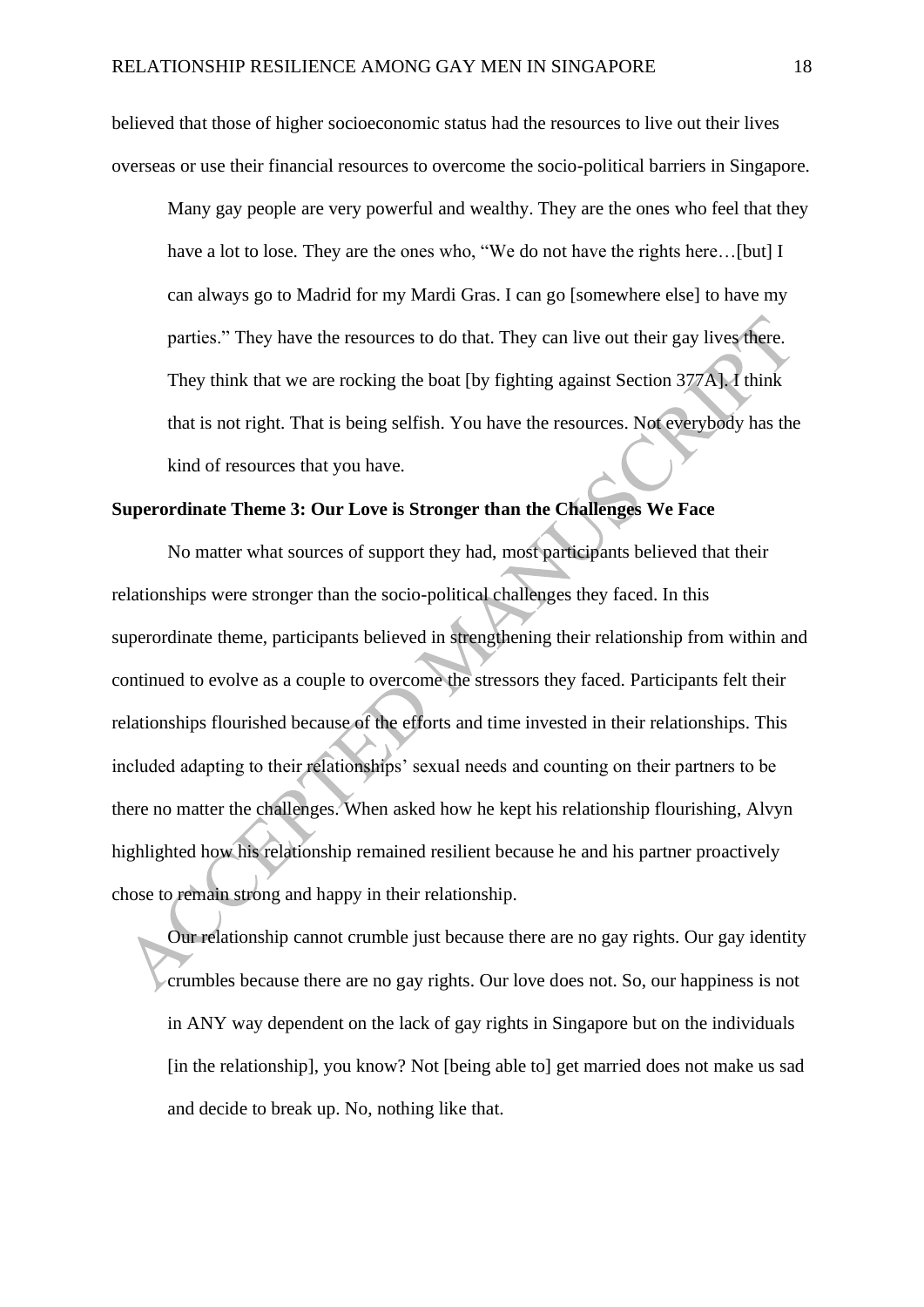Participants also firmly believed their relationships were special and unique in some way. Some participants viewed their relationship as "a secret recipe they refused to give up on (Kamal)", while others, like Sheldon, saw their relationship as unique, possibly due to the challenges their relationship has faced.

We are non-standard Singapore gay men. I do not think you can compare us with other couples or take us as a standard. I am the king of loopholes. We know how to look for loopholes to work around the policies [that are in place in Singapore].

#### **Discussion**

This study examined the processes and strategies that gay men in long-term relationships undertook to safeguard their relationships in Singapore. The findings revealed various coping mechanisms and resilience processes that enabled couples to cope with, overcome, and positively adapt to the socio-political stressors in the Singapore context. Like same-sex couples living in Western countries (Graham & Barnow, 2013; Haas & Lannutti, 2021), participants in this study anticipated and experienced stigma and discrimination due to the lack of recognition of their relationships in Singapore. Likewise, participants in Singapore felt their relationships were stronger than the socio-political challenges they faced (Applewhite & Littlefield, 2016; Connolly, 2005). They believed in strengthening their relationship from within, growing together and supporting each other while continuing to evolve as a couple to overcome the stressors they faced.

Over and above these dyadic-level strategies, the study findings corroborated with other studies that revealed the ways in which access to social and financial capital allowed same-sex couples to cope with and overcome socio-political stressors (Haas & Lannutti, 2021; Shulman et al., 2009). Social support and recognition provided by "families of choice" shielded participants in same-sex relationships from negative sentiments and societal disapproval. First coined by Weston (1997), families of choice represent a close and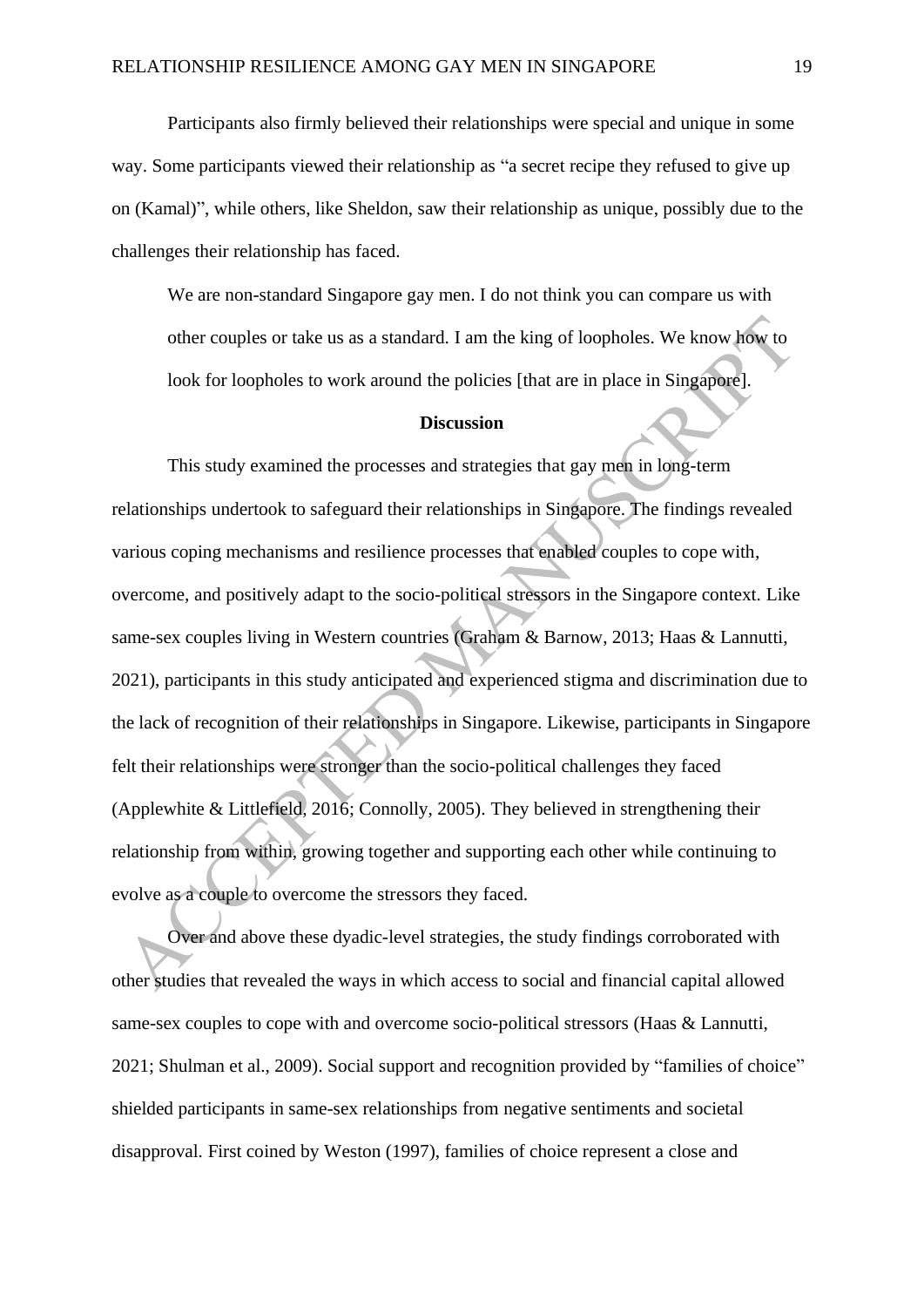supportive social network that provides an additional avenue for same-sex couples to receive much-needed emotional and instrumental support (Schecter et al., 2008; Whitton et al., 2015). This buffering effect from families of choice augmented relationship satisfaction, commitment, and maintenance.

Participants who alluded to their financial security and higher socioeconomic status utilized various opportunities provided by their privileged backgrounds. These financial resources enabled participants to overcome the relationship barriers present in the Singapore context. Some used their financial security to obtain legal elements of heterosexual marriage, such as getting married overseas or procuring housing together early on in their relationships. Others believed that their higher social status surrounded them with people who were less judgmental about their relationships. Indeed, Barrett and Pollack (2005) explained how gay men of higher socioeconomic status and income could socialize and express their sexuality in safer and more liberal spaces. Moreover, various studies have shown how the availability of financial resources helps to increase resilience in these individuals (Bonanno et al., 2007; Stepleman et al., 2009). These resources helped buffer against stressors, allowing individuals to respond adaptively, thereby protecting them from poor outcomes.

Beyond social and financial capital, this study provided insights into the pivotal influence of culture on gay intimate relationships in Singapore. As compared to their counterparts in less socially and politically conservative societies, study participants in Singapore remained resilient in their relationships through the utilization of collectivistic coping strategies. Most participants adjusted and accommodated to the socio-political context in Singapore, rather than directly confronting situations they felt powerless to change. The study findings revealed how participants reframed their thoughts and responses to adapt to their current circumstances positively. Such strategies enabled participants to remain together by providing them with some agency to rise above the socio-political context that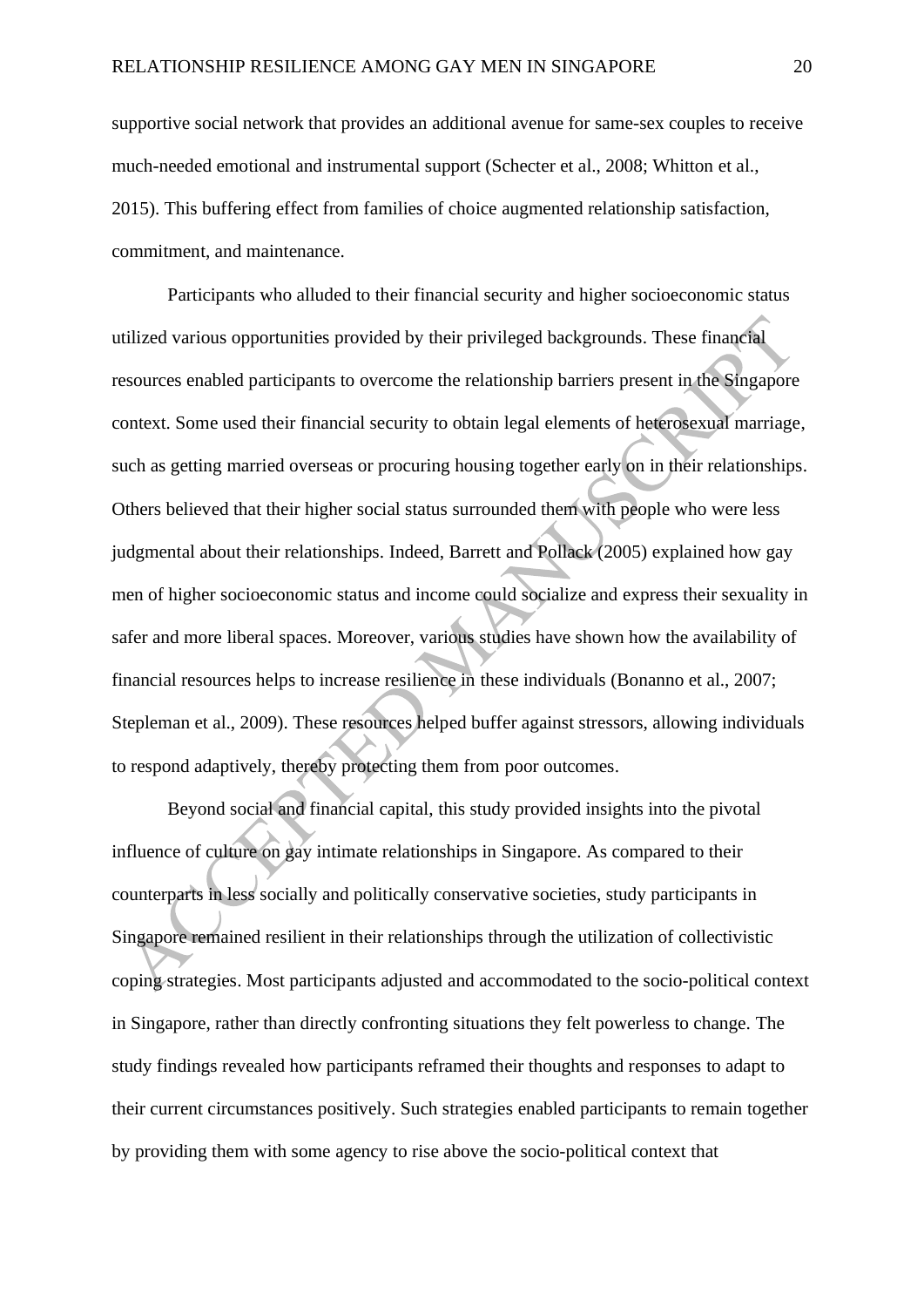disempowered their marginalized relationships. These strategies were also similar to the pragmatic resistance strategies employed by LGBTQ organizations in their fight against inequalities within the illiberal context of Singapore (Chua, 2012; Oswin, 2014). Lazar (2017, p. 439) described this pragmatic resistance as "a contextualized form of resistance that demonstrated the resilience, creativity and agency of a queer subaltern constituency in Singapore". Researchers found that individuals engaging in collectivistic coping typically used emotion-focused or avoidance-oriented strategies (Tweed & Conway, 2006; Yeh et al., 2006). They were also more likely to cope using forbearance and fatalism. Like this study, Kuo (2011) highlighted how their participants used coping strategies that included withholding their opinions and emotions to maintain social harmony, positively reappraising stressors and externalizing their locus of control.

Collectivistic forms of coping have typically been viewed as maladaptive and associated with lower levels of well-being and poor mental health outcomes (Fletcher & Sarkar, 2013). However, it must be noted that many of these studies were conducted in Western, individualistic cultures. Researchers have cautioned against dichotomizing coping strategies as either good or bad, preferring to view them as adaptive to specific cultural contexts (Heppner et al., 2006; Kuo, 2011). To this end, research in Asian societies have found that individuals who utilized collectivistic forms of coping experienced reduced interpersonal stress and fewer moderated stressors such as family conflict and discrimination (Tweed & Conway, 2006). Moreover, Ungar (2011) posited that resilience involved the interactions between individuals and their environments for culturally appropriate strategies and resources, enabling individuals to cope with and positively adapt to stressors in their socio-cultural context. Participants in this study were evidently able to balance maintaining social harmony with those around them while ensuring their intimate relationship needs were met.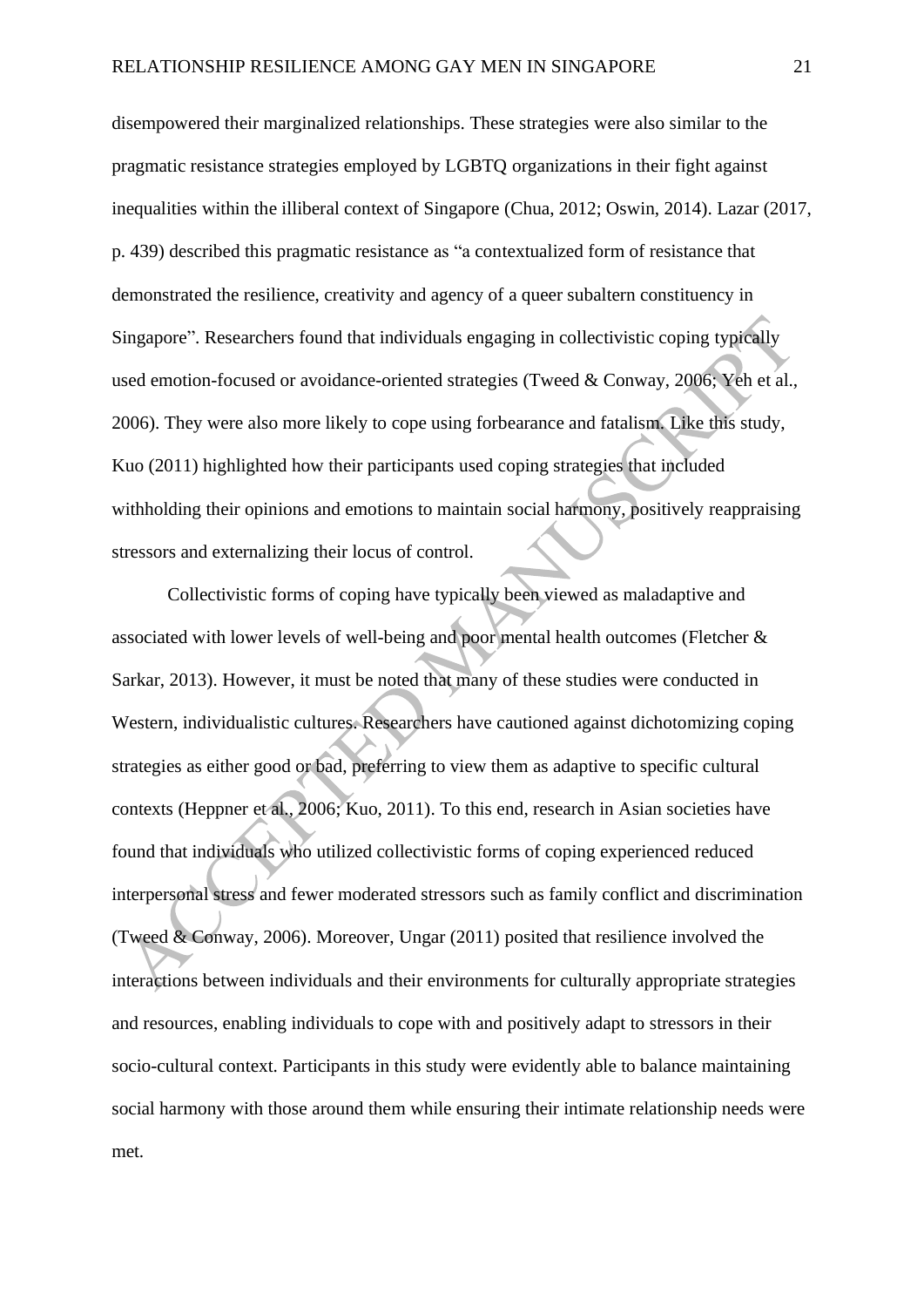Furthermore, most study participants sought peaceful ways of engendering change in the Singapore society. These participants wanted to use their abilities and resources to contribute meaningfully to the broader community, which they believed was more influential in changing the minds and hearts of the Singapore community. Although some participants preferred a direct approach to address the existing inequalities, more peaceful strategies may be more culturally appropriate in the Singapore context than protests and pride parades often seen in Western societies (Mazumder, 2018; Ratcliff et al., 2012).

Finally, the study findings were counter to some aspects of the Minority Stress Theory. First developed by Meyer (2003), the theory extends the social stress theory by highlighting how individuals with minority status experienced stressors differently. The theory posits that continued exposure to distal forms of stressors, i.e., external stressors to the individual, led to the development of proximal stressors, i.e. internal, psychological stressors within individuals or same-sex couples (LeBlanc & Frost, 2019). These stressors consequently lead to persistent, elevated stress levels. Over time, same-sex couples experience increased internalized stigma, fears of rejection, as well as the need to conceal their identities and relationships, which may ultimately lead to relationship dissolution (Lannutti, 2018; Quam et al., 2010). Thus, the study's initial consideration was whether participants had internalized homophobia due to their responses in coping with these sociopolitical stressors. However, the study findings indicated this to be unlikely. Unlike participants in this study, individuals with internalized homophobia typically experienced more relationship problems and were unlikely to remain stable in long-term relationships (Frost & Meyer, 2009).

Moreover, the participants and their partners seemed determined to maintain their relationships despite the negative impact caused by the socio-political stigma and discrimination in Singapore. This is evident as many participants have remained together in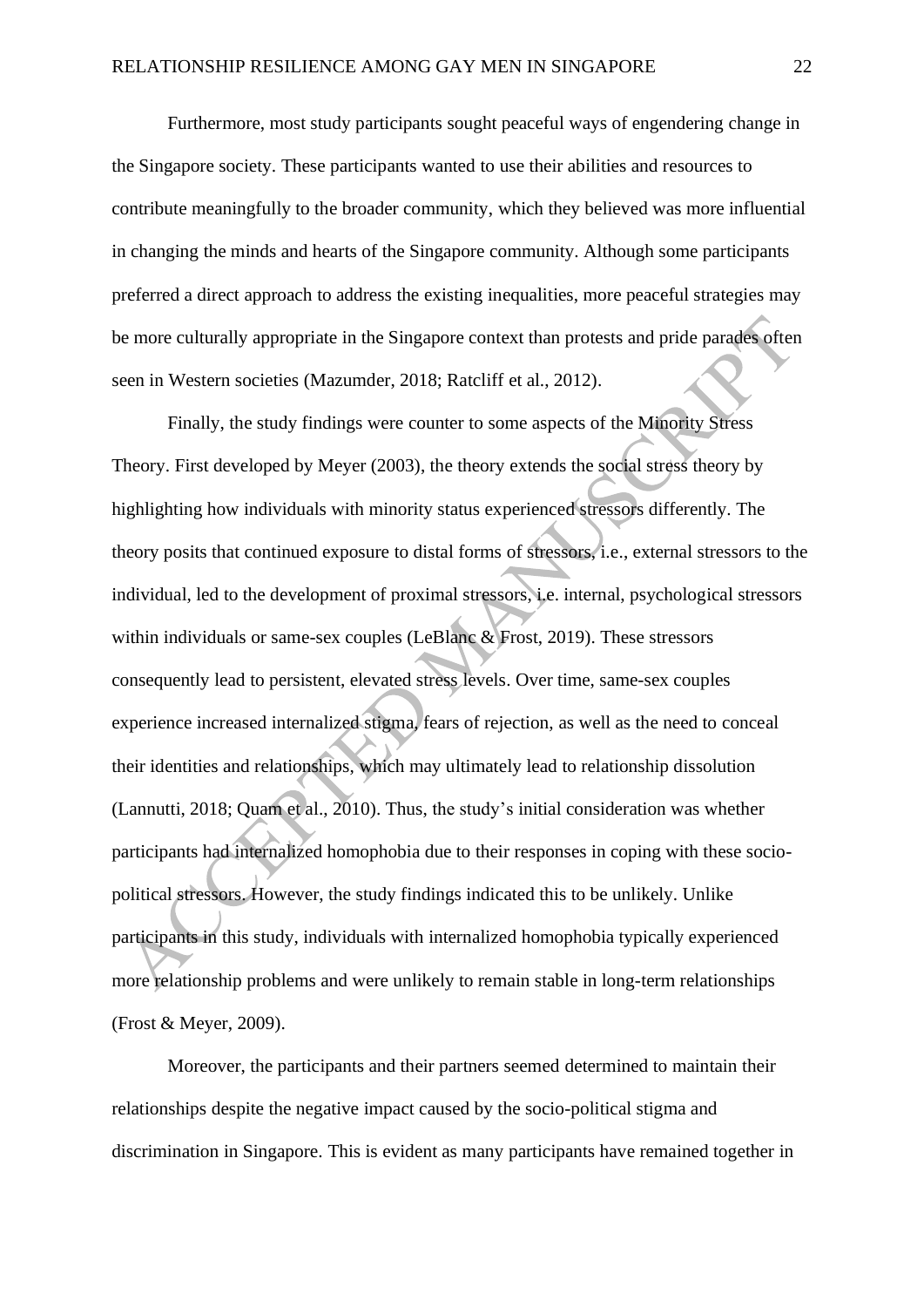their relationships for seven or more years. Participants also displayed various forms of agency in coping, overcoming and positively adapting to the socio-political stressors in Singapore. These strategies, in turn, ensured their commitment towards one another endured despite living in an unwelcoming environment. Interestingly, while participants made do with implicit acceptance, families of origin also seemed willing to accept these couples implicitly. This implicit acceptance may protect participants and their partners from the negative impact of typical minority stressors. The implicit acceptance also allowed their families of origin to "keep their face" or maintain their dignity with extended social networks and the broader community who may still be judgmental of such relationships (Bong, 2011; Tan, 2011).

# **Strengths and Limitations**

This study adds to the limited published literature on same-sex couples in Asian societies. Moreover, the study findings highlighted the positive processes and outcomes that marginalized couples undertook to ensure their relationships flourished in adverse environments. The study also utilized an interpretive phenomenological approach which allowed researchers to understand the lived experiences and contextual meanings that gay couples in Singapore ascribed to their relationships. The findings provide an in-depth and insightful interpretation of participants' relationship experiences, cognition and emotions while considering each relationship's socio-cultural context.

Despite the study providing new insights into the ways in which gay men safeguarded their relationships in Singapore, several limitations could impact the transferability of study findings to similar contexts. The sample was self-selected. Participants recruited for the study self-identified as gay. They took part in the study as they were likely to be more comfortable with their sexuality. Individuals who did not identify as gay or were not comfortable with their sexuality might be reluctant to participate in the study.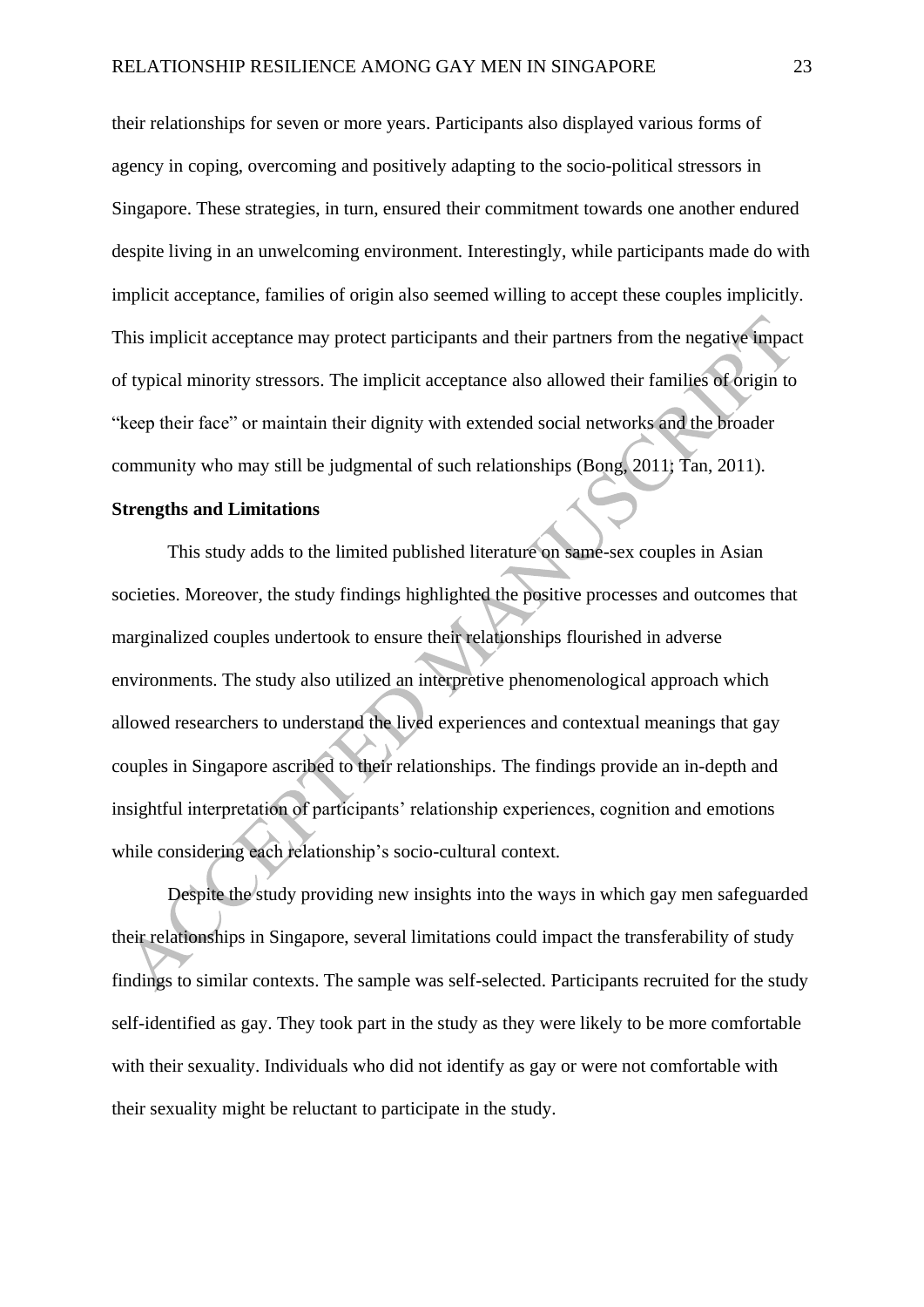Additionally, participants were already committed to their partners and relationships for durations of more than five years. There could be various long-term couple-specific investments that made relationship dissolution to be perceived as costlier. Thus, couples were more likely to try to find strategies to remain together due to loss aversion (Rosenfeld, 2014). Individuals whose relationships did not last as long could probably have different experiences in facing the socio-political stressors existing in Singapore. Furthermore, participants in this study were cis-gender males, predominantly Chinese, above thirty years of age and highly educated. Individuals with different gender identities, from other ethnic and sexual minority groups, who are younger and have lower educational levels may have different experiences and attitudes due to their identities and social backgrounds.

## **Implications and Future Research**

Findings from this exploratory study have several practical and theoretical implications. Findings may help practitioners and organizations further understand how collectivistic coping strategies may be adaptive and beneficial for same-sex couples, allowing them to cope and flourish in societies that remain socially and legally unaccepting of these marginalized relationships. This study also revealed the potential intersectionality between participants' socioeconomic status and the differences in their experiences of stigma and discrimination in Singapore. Future research should further examine the effects of overlapping social identities on experiences of stigma and discrimination among same-sex couples in Asian societies. These should include exploring how same-sex couples of different ethnicities, religions, and social backgrounds understand, cope with, and overcome the socio-political stressors existing within Asian societies. Such studies would enrich the extant intersectionality literature that is predominantly from the West (Crenshaw, 1989; Liu et al., 2016).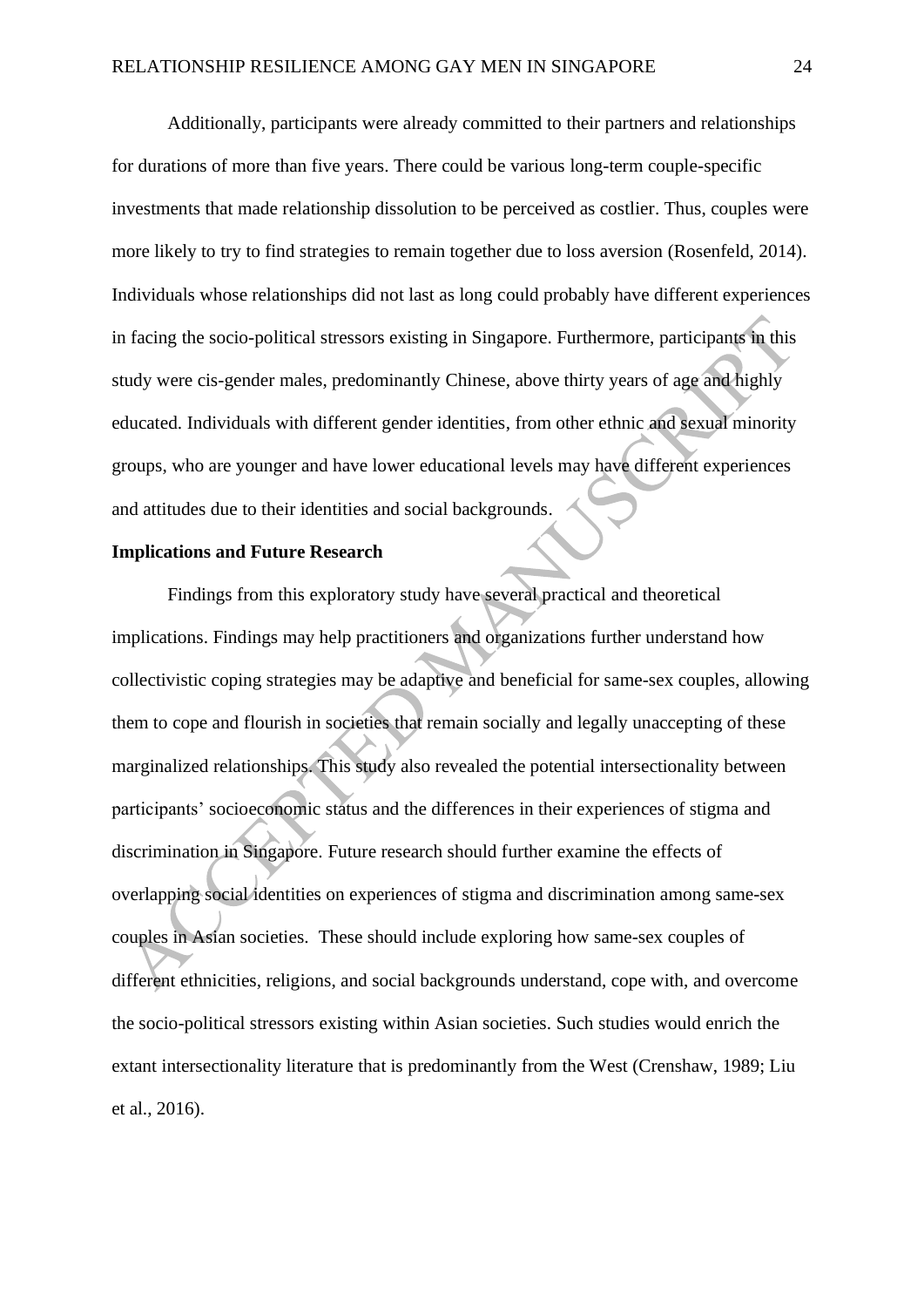Moreover, various education and counselling initiatives could be developed and adapted to meet the needs of LGBTQ individuals and couples who may face different sets of challenges as compared to those living in Western societies (Szymanski & Sung, 2013). Finally, this study has highlighted various interactional effects between individuals and their socio-political context. Much of the current research on LGBTQ resilience has solely focused on individual or community resilience (de Lira & de Morais, 2018). This fragmented view of resilience minimizes the influence and impact of an individual's socio-cultural context, which may moderate resilient outcomes in LGBTQ individuals and relationships. Therefore, future research should situate and integrate individual resilience within its socio-cultural-political context to allow a more holistic comprehension of the resilience construct.

# **Conclusion**

The study extended the current understanding of how gay men in intimate relationships safeguard their relationships against socio-political stressors in Singapore. Like same-sex couples in Western societies, gay men in intimate relationships in Singapore accessed emotional, social, and instrumental support through social and financial capital when faced with stressors. Over and above these similarities, the study participants preferred to use collectivistic forms of coping such as avoidance, forbearance and fatalism. Accepting implicit recognition and fighting peacefully for equality and rights ensured that gay men in intimate relationships could cope and flourish in Singapore. Findings from this study point to how coping and resilience strategies differ in different cultures and societies. The findings also warrant further research on the ways in which same-sex couples cope with and overcome challenges in different cultural contexts. Such an understanding may help improve educational, legal, and counselling initiatives for same-sex couples living in Asian societies.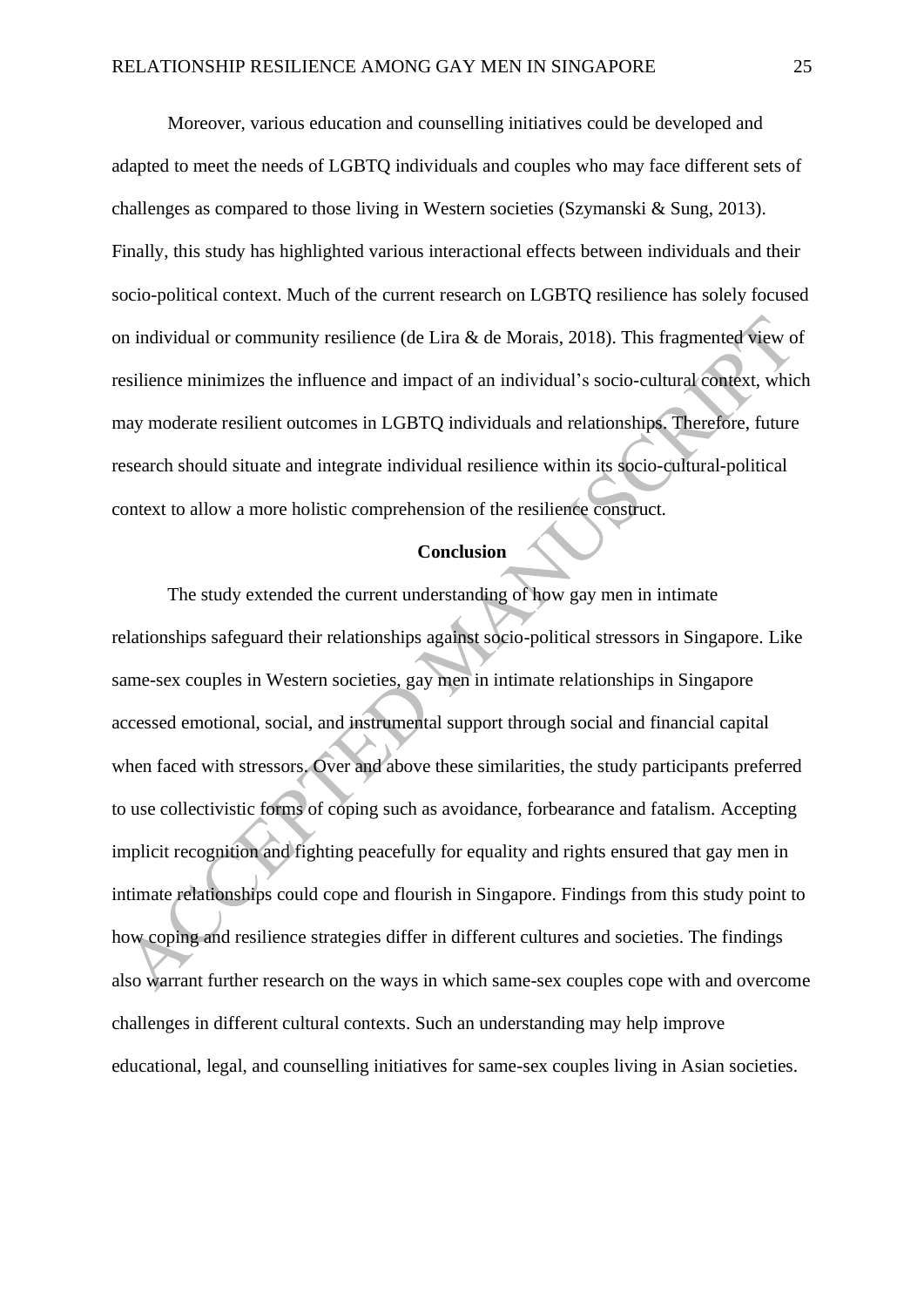#### **References**

- Abdullah, W. J. (2019). Electoral secularism in Singapore: Political responses to homosexuality. *Asian Studies Review, 43*(2), 239–255. <https://doi.org/10.1080/10357823.2019.1593945>
- Applewhite, S., & Littlefield, M. B. (2016). The role of resilience and anti-resilience behaviors in the romantic lives of Black same gender loving (SGI) men. *Journal of Black Sexuality and Relationships, 2*(2), 1–38.<https://doi.org/10.1353/bsr.2016.0005>
- Ariffin, E. (2018). ASEAN's shifting attitudes towards LGBT rights. *The ASEAN Post*. <https://theaseanpost.com/article/aseans-shifting-attitudes-towards-lgbt-rights>
- Au-Yong, R. (2019). Parliament: Singapore to review adoption law and look into surrogacy issue. *The Straits Times*. [https://www.straitstimes.com/politics/spore-to-review](https://www.straitstimes.com/politics/spore-to-review-adoption-law-and-look-into-surrogacy-issue)[adoption-law-and-look-into-surrogacy-issue](https://www.straitstimes.com/politics/spore-to-review-adoption-law-and-look-into-surrogacy-issue)
- Ayoub, P. M., & Garretson, J. (2017). Getting the message out: Media context and global changes in attitudes toward homosexuality. *Comparative Political Studies, 50*(8), 1055–1085.<https://doi.org/10.1177/0010414016666836>
- Baker, M., & Elizabeth, V. (2013). Tying the knot: The impact of formalization after longterm cohabitation. *Journal of Family Studies, 19*(3), 254–266. <https://doi.org/10.5172/jfs.2013.19.3.254>
- Balsam, K. F., Beauchaine, T. P., Rothblum, E. D., & Solomon, S. E. (2008). Three-year follow-up of same-sex couples who had civil unions in Vermont, same-sex couples not in civil unions, and heterosexual married couples. *Developmental Psychology, 44*(1), 102–116.<https://doi.org/10.1037/0012-1649.44.1.102>
- Barrett, D. C., & Pollack, L. M. (2005). Whose gay community? Social class, sexual selfexpression, and gay community involvement. *The Sociological Quarterly, 46*(3), 437– 456.<https://www.jstor.org/stable/4120947>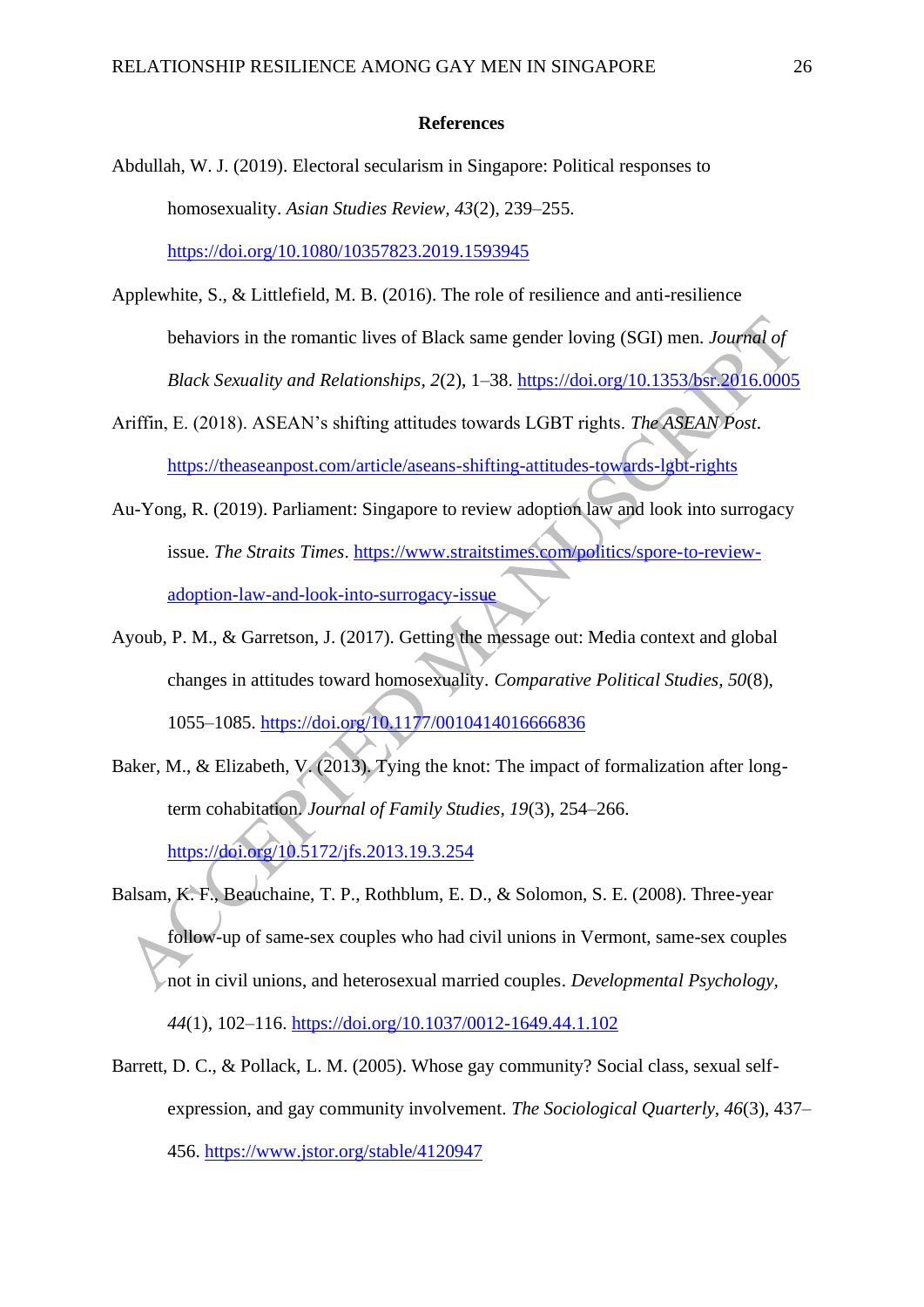- Basabe, N., & Ros, M. (2005). Cultural dimensions and social behavior correlates: Individualism-collectivism and power distance. *International Review of Social Psychology, 18*(1), 189–225. <https://psycnet.apa.org/record/2005-06455-008>
- Baunach, D. M. (2012). Changing same-sex marriage attitudes in America from 1988 through 2010. *Public Opinion Quarterly, 76*(2), 364–378. <https://doi.org/10.1093/poq/nfs022>
- Bonanno, G. A., Galea, S., Bucciarelli, A., & Vlahov, D. (2007). What predicts psychological resilience after disaster? The role of demographics, resources, and life stress. *Journal of Consulting and Clinical Psychology, 75*(5), 671–682. [https://doi.org/10.1037/0022-](https://doi.org/10.1037/0022-006X.75.5.671) [006X.75.5.671](https://doi.org/10.1037/0022-006X.75.5.671)
- Bong, S. A. (2011). Negotiating resistance/resilience through the nexus of spiritualitysexuality of same-sex partnerships in Malaysia and Singapore. *Marriage & Family Review, 47*(8), 648–665.<https://doi.org/10.1080/01494929.2011.619305>
- Brown, S. L. (2003). Relationship quality dynamics of cohabiting unions. *Journal of Family Issues, 24*(5), 583–601. <https://doi.org/10.1177/0192513X03252671>
- Chang, J. H.-Y. (2003). Culture, state and economic development in Singapore. *Journal of Contemporary Asia, 33*(1), 85–105. <https://doi.org/10.1080/00472330380000071>
- Cheng, Y. H. A., Wu, F. C. F., & Adamczyk, A. (2016). Changing attitudes toward homosexuality in Taiwan, 1995–2012. *Chinese Sociological Review, 48*(4), 317–345. <https://doi.org/10.1080/21620555.2016.1199257>
- Chua, L. J. (2012). Pragmatic resistance, law, and social movements in authoritarian states: The case of gay collective action in Singapore. *Law and Society Review, 46*(4), 713– 748.<https://doi.org/10.1111/j.1540-5893.2012.00515.x>
- Connolly, C. M. (2005). A qualitative exploration of resilience in long-term lesbian couples. *The Family Journal, 13*(3), 266–280.<https://doi.org/10.1177/1066480704273681>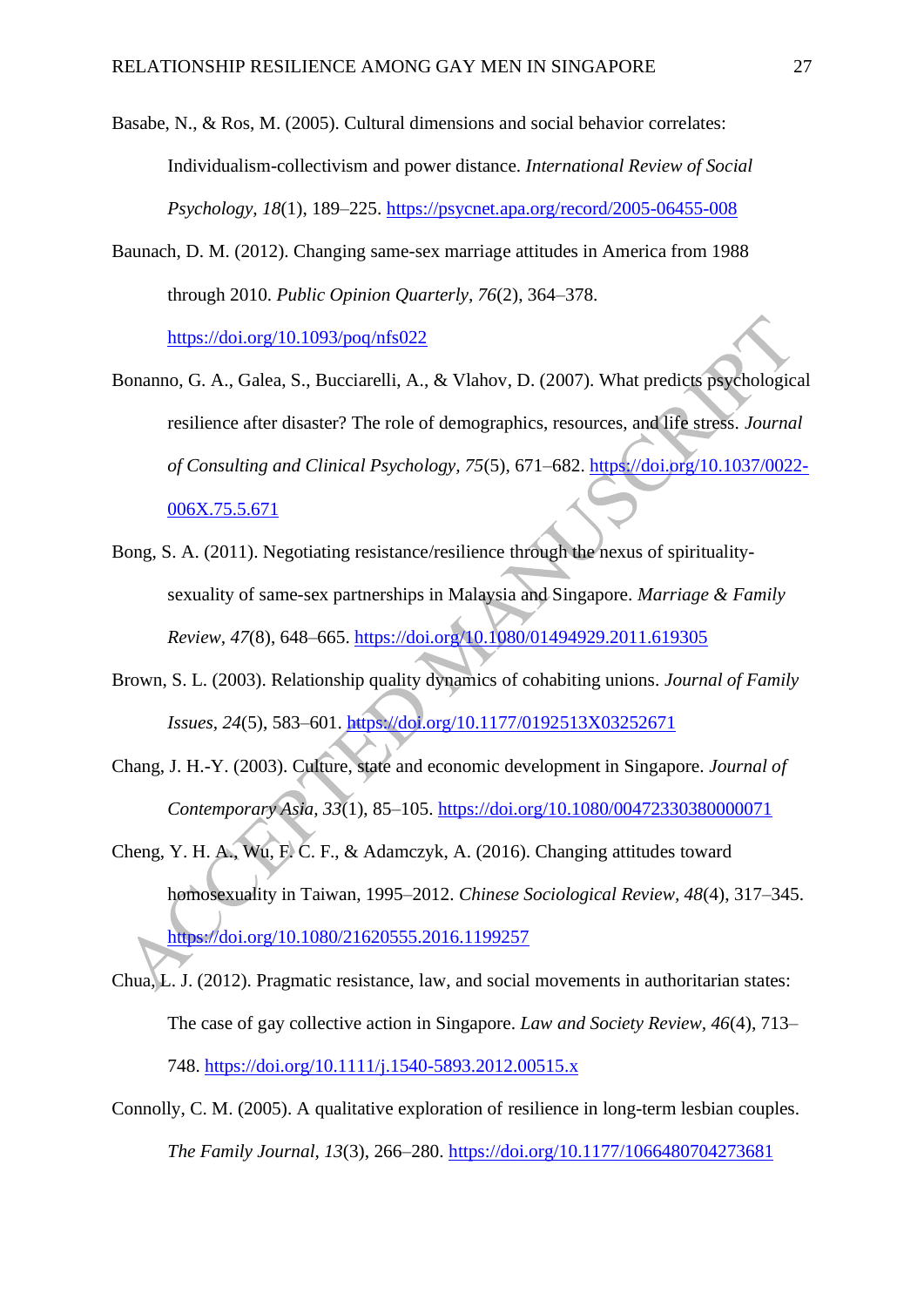Crenshaw, K. (1989). Demarginalizing the intersection of race and sex: A Black feminist critique of antidiscrimination doctrine, feminist theory and antiracist politics. *University of Chicago Legal Forum, 1989*(1), 15–34. <https://chicagounbound.uchicago.edu/uclf/vol1989/iss1/8>

- de Lira, A. N., & de Morais, N. A. (2018). Resilience in lesbian, gay, and bisexual (LGB) populations: An integrative literature review. *Sexuality Research and Social Policy, 15*(3), 272–282.<https://doi.org/10.1007/s13178-017-0285-x>
- Dudley, M. G., Rostosky, S. S., Riggle, E. D., Duhigg, J. M., Brodnicki, C., & Couch, R. (2005). Same-sex couples' experiences with homonegativity. J*ournal of GLBT Family Studies, 1*(4), 61–78.<https://doi.org/10.1300/J461v01n04>
- Fletcher, D., & Sarkar, M. (2013). Psychological resilience: A review and critique of definitions, concepts, and theory. *European Psychologist, 18*(1), 12–23. <https://doi.org/10.1027/1016-9040/a000124>
- Frost, D. M., & Meyer, I. H. (2009). Internalized homophobia and relationship quality among lesbians, gay men, and bisexuals. *Journal of Counseling Psychology, 56*(1), 97–109. <https://doi.org/10.1037/a0012844>
- Geddie, J. (2020). Gay rights: The taboo subject in Singapore's election. *Reuters*. <https://www.reuters.com/article/us-singapore-election-lgbt-idUSKBN2490GS>
- Glick, S. N., Cleary, S. D., & Golden, M. R. (2015). Brief report: Increasing acceptance of homosexuality in the United States across racial and ethnic subgroups. *Journal of Acquired Immune Deficiency Syndromes, 70*(3), 319–322.

<https://doi.org/10.1097/QAI.0000000000000740>

Goh, D. (2008). It's the gays' fault: News and HIV as weapons against homosexuality in Singapore. *Journal of Communication Inquiry, 32*(4), 383–399. <https://doi.org/10.1177/0196859908320295>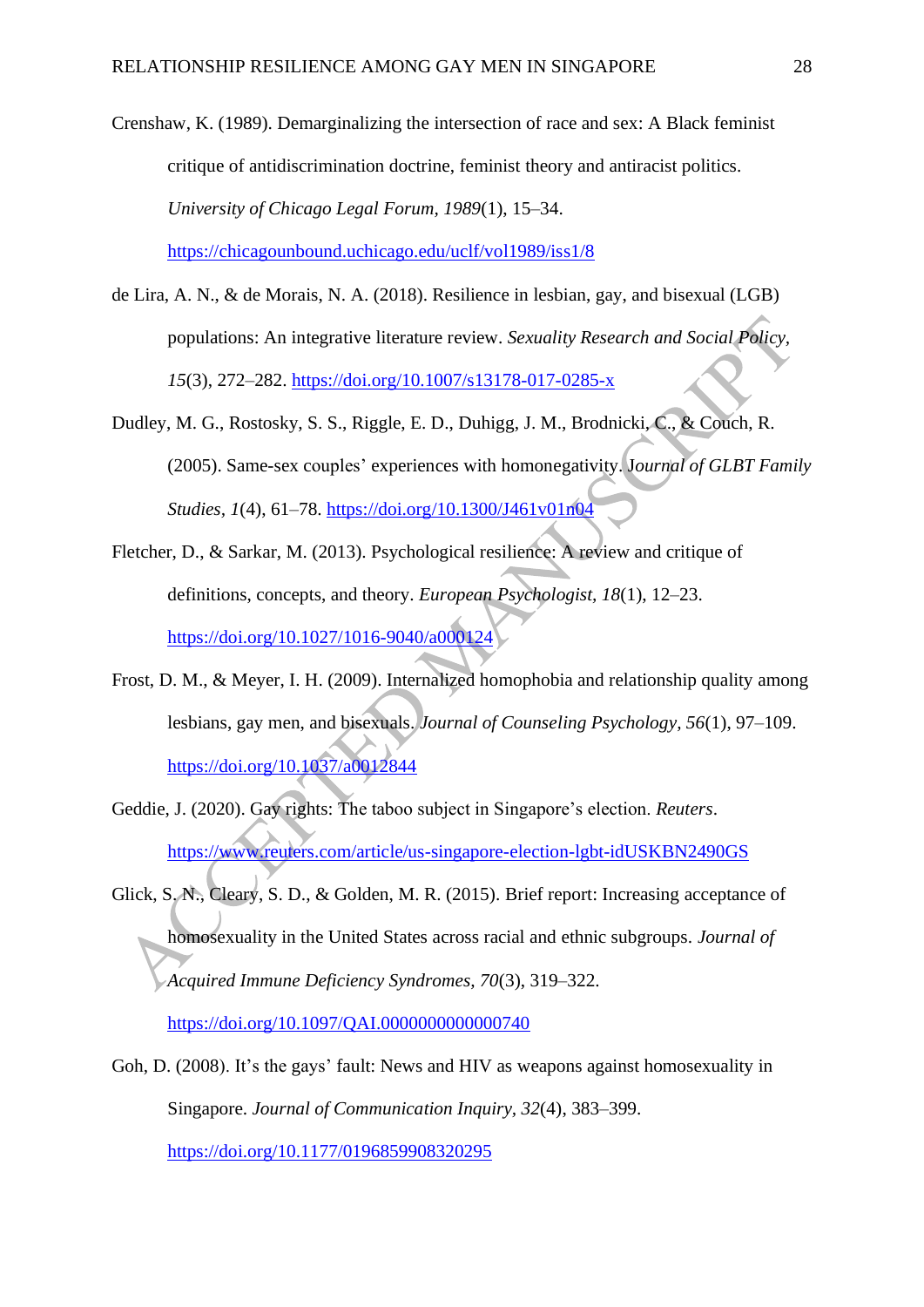- Government of Singapore. (2020). Penal code: 377A on outrages of decency. *Singapore Statutes Online*.<https://sso.agc.gov.sg/Act/PC1871?ProvIds=pr377A->
- Graham, J. M., & Barnow, Z. B. (2013). Stress and social support in gay, lesbian, and heterosexual couples: Direct effects and buffering models. *Journal of Family Psychology 27*(4), 569–578.<https://doi.org/10.1037/a0033420>
- Haas, S. M., & Lannutti, P. J. (2021). The impact of minority stress and social support on positive relationship functioning in same sex relationships. *Health communication*, *36*(3), 315-323. https://doi.org/10.1080/10410236.2019.1687130
- Haas, S. M., & Whitton, S. W. (2015). The significance of living together and importance of marriage in same-sex couples. *Journal of Homosexuality, 62*(9), 1241–1263. <https://doi.org/10.1080/00918369.2015.1037137>
- Heppner, P. P., Heppner, M. J., Lee, D. G., Wang, Y. W., Park, H. J., & Wang, L. F. (2006). Development and validation of a collectivist coping styles inventory. *Journal of Counseling Psychology, 53*(1), 107–125.<https://doi.org/10.1037/0022-0167.53.1.107>
- Hu, X., Wang, Y., & Wu, C. H. (2013). Acceptance concern and life satisfaction for Chinese LGBs: The mediating role of self-concealment. *Social Indicators Research, 114*(2), 687–701.<https://doi.org/10.1007/s11205-012-0168-8>
- Human Dignity Trust. (2020). Map of countries that criminalize LGBT people. <https://www.humandignitytrust.org/lgbt-the-law/map-of-criminalisation/>
- Kitayama, S., Markus, H. R., & Kurokawa, M. (2000). Culture, emotion, and well-being: Good feelings in Japan and the United States. *Cognition & Emotion, 14*(1), 93–124. <https://doi.org/10.1080/026999300379003>
- Kuo, B. C. H. (2011). Culture's consequences on coping: Theories, evidences, and dimensionalities. *Journal of Cross-Cultural Psychology, 42*(6), 1084–1100. <https://doi.org/10.1177/0022022110381126>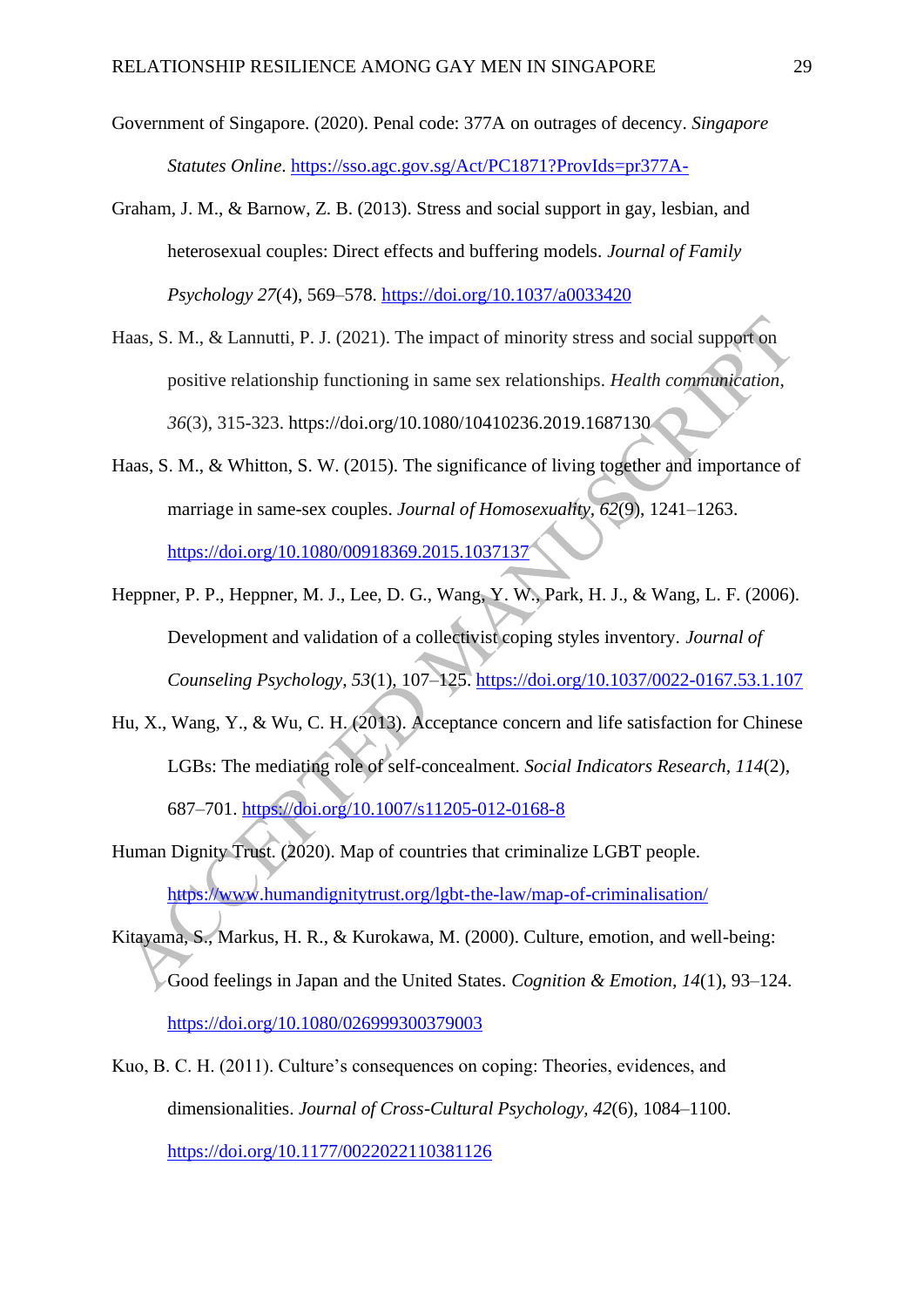- Kurdek, L. A. (1998). Relationship outcomes and their predictors: Longitudinal evidence from heterosexual married, gay cohabiting, and lesbian cohabiting couples. *Journal of Marriage and the Family, 60*(3), 553-568.<https://doi.org/10.2307/353528>
- Lannutti, P. J. (2008). Attractions and obstacles while considering legally recognized samesex marriage. *Journal of GLBT Family Studies, 4*(2), 245–264. <https://doi.org/10.1080/15504280802096914>

- Lannutti, P. J. (2018). GLBTQ people who decided to marry after the 2016 US election: Reasons for and meanings of marriage. *Journal of GLBT Family Studies, 14*(1–2), 85–100.<https://doi.org/10.1080/1550428X.2017.1420846>
- Lau, C. Q. (2012). The stability of same-sex cohabitation, different-sex cohabitation, and marriage. *Journal of Marriage and Family, 74*(5), 973–988. <https://doi.org/10.1111/j.1741-3737.2012.01000.x>
- Lazar, M. M. (2017). Homonationalist discourse as a politics of pragmatic resistance in Singapore's Pink Dot movement: Towards a southern praxis. *Journal of Sociolinguistics, 21*(3), 420–441.<https://doi.org/10.1111/josl.12239>
- LeBlanc, A. J., & Frost, D. M. (2019). Couple-level minority stress and mental health among people in same-sex relationships: Extending minority stress theory. *Society and Mental Health, 10*(3), 276-290.<https://doi.org/10.1177/2156869319884724>
- Lehmiller, J. J., & Agnew, C. R. (2006). Marginalized relationships: The impact of social disapproval on romantic relationship commitment. *Personality and Social Psychology Bulletin, 32*(1), 40–51.<https://doi.org/10.1177/0146167205278710>
- Liu, H., Reczek, C., Mindes, S. C. H., & Shen, S. (2016). The health disparities of same-sex cohabitors at the intersection of race-ethnicity and gender. *Sociological Perspectives, 60*(3), 620–639.<https://doi.org/10.1177/0731121416663685>
- Lyon, K. A., & Frohard-Dourlent, H. (2015). "Let's talk about the institution": Same-sex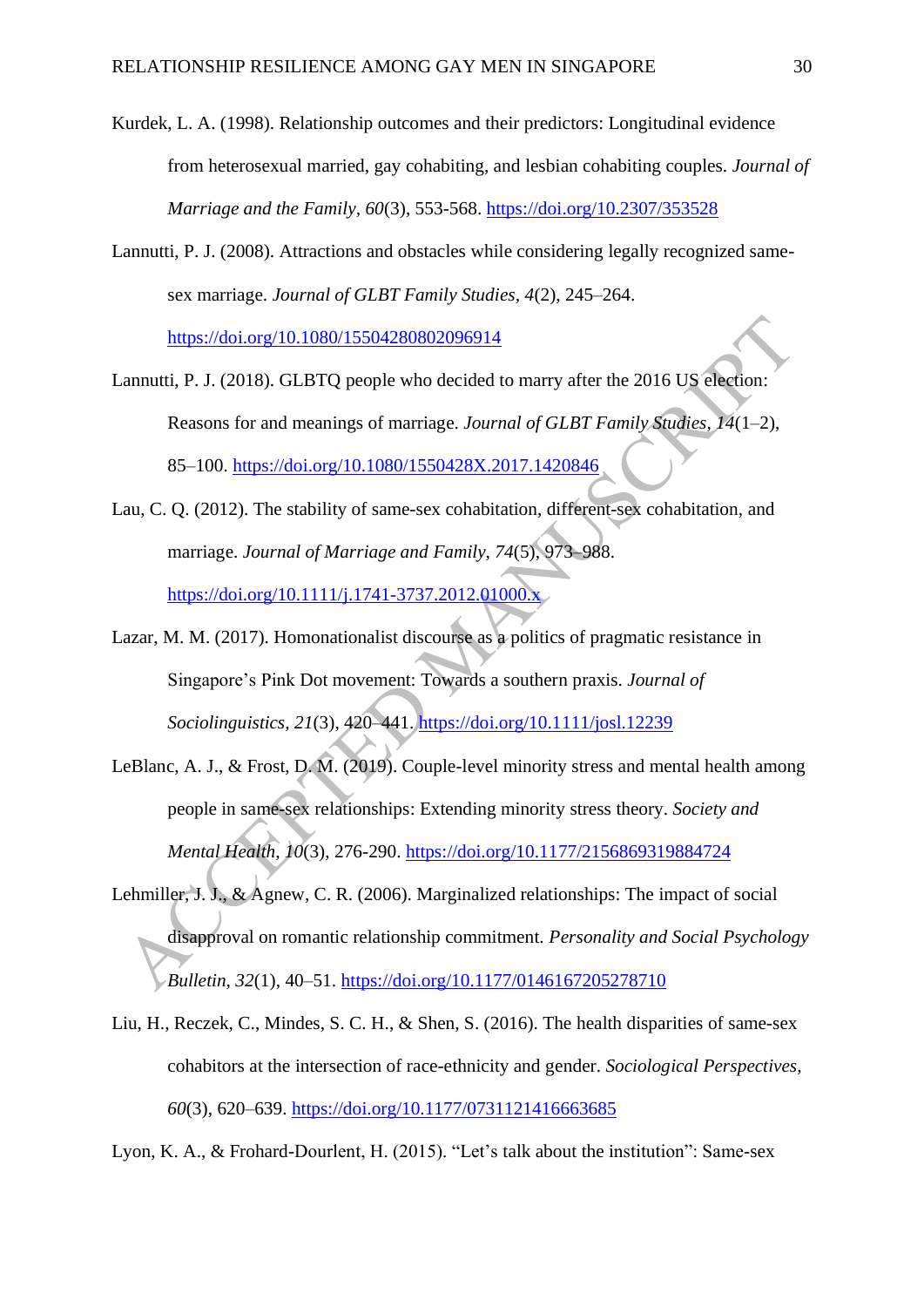common-law partners negotiating marriage equality and relationship legitimacy. *Canadian Review of Sociology, 52*(4), 402–428.<https://doi.org/10.1111/cars.12084>

- Masci, D., & Desilver, D. (2019). A global snapshot of same-sex marriage. *Pew Research Centre*. [https://www.pewresearch.org/fact-tank/2019/10/29/global-snapshot-same](https://www.pewresearch.org/fact-tank/2019/10/29/global-snapshot-same-sex-marriage/)[sex-marriage/](https://www.pewresearch.org/fact-tank/2019/10/29/global-snapshot-same-sex-marriage/)
- Mays, N., & Pope, C. (2000). Qualitative research in health care: Assessing quality in qualitative research. *British Medical Journal, 320*(7226), 50–52. <https://doi.org/10.1136/bmj.320.7226.50>
- Mazumder, S. (2018). The persistent effect of U.S. civil rights protests on political attitudes. *American Journal of Political Science, 62*(4), 922–935. [https://doi.org/https://doi.org/10.1111/ajps.12384](https://doi.org/https:/doi.org/10.1111/ajps.12384)
- Meyer, I. H. (2003). Prejudice, social stress, and mental health in lesbian, gay, and bisexual populations: Conceptual issues and research evidence. *Psychological Bulletin, 129*(5), 674–697.<https://doi.org/10.1037/0033-2909.129.5.674>
- Ohnishi, H., Ibrahim, F. A., & Grzegorek, J. L. (2006). Intersections of identities: Counseling lesbian, gay, bisexual, and transgender Asian-Americans. *Journal of LGBT Issues in Counseling, 1*(3), 77–94. [https://doi.org/10.1300/J462v01n03\\_06](https://doi.org/10.1300/J462v01n03_06)
- Ortmann, S. (2009). Singapore: The politics of inventing national identity. *Journal of Current Southeast Asian Affairs, 28*(4), 23–46. <https://doi.org/10.1177/186810340902800402>
- Oswin, N. (2012). The queer time of creative urbanism: Family, futurity, and global city Singapore. *Environment and Planning A: Economy and Space, 44*(7), 1624–1640. <https://doi.org/10.1068/a44282>
- Oswin, N. (2014). Queer time in global city Singapore: Neoliberal futures and the 'freedom to love.' *Sexualities, 17*(4), 412–433.<https://doi.org/10.1177/1363460714524765>
- Paulo, D. A., & Mukherjee, T. (2018). How did conservative India come to repeal S377's ban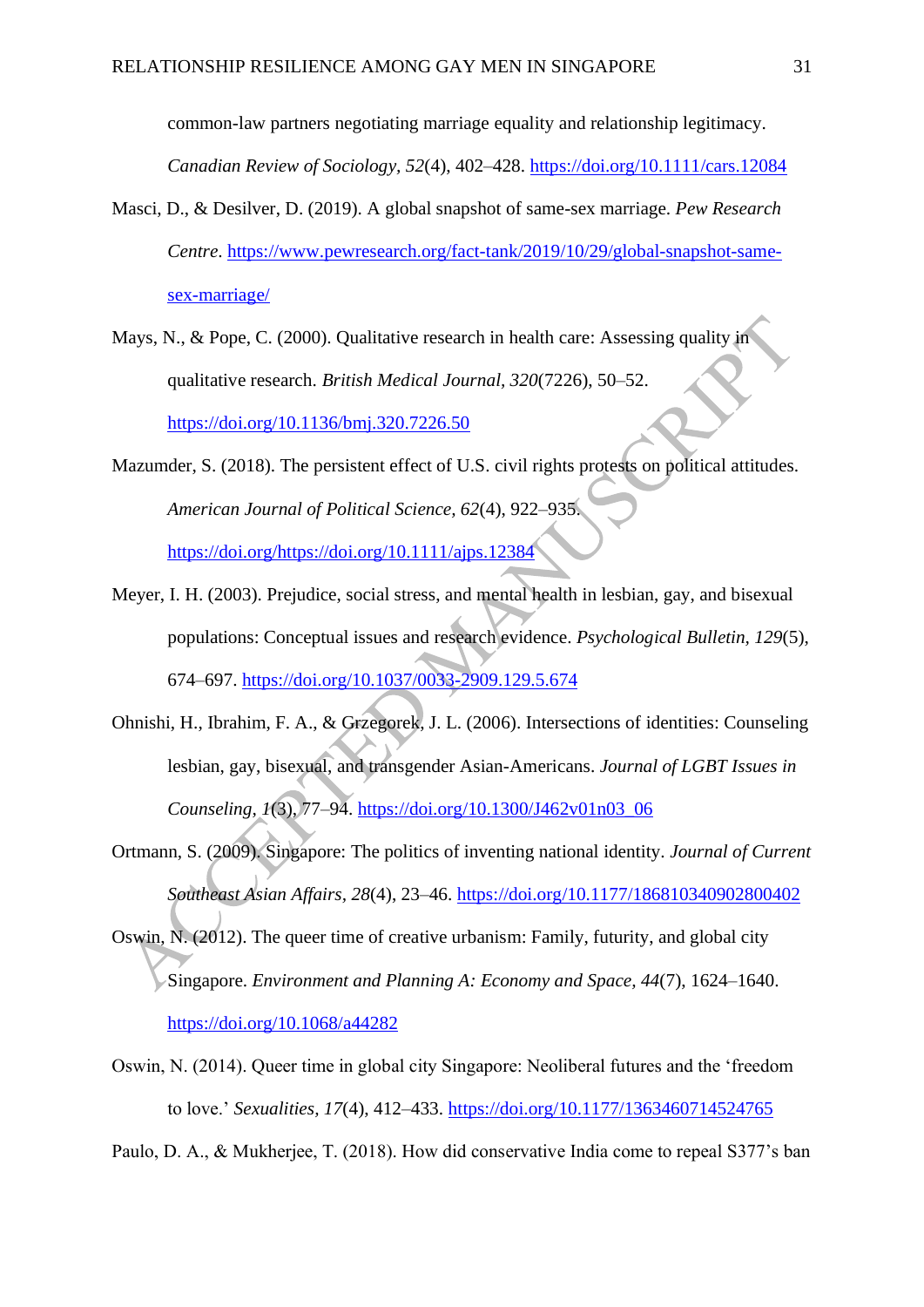on consensual gay sex? *Channel News Asia*.

[https://www.channelnewsasia.com/news/cnainsider/how-conservative-india-repeal](https://www.channelnewsasia.com/news/cnainsider/how-conservative-india-repeal-section-377-ban-consensual-gay-sex-10823218)[section-377-ban-consensual-gay-sex-10823218](https://www.channelnewsasia.com/news/cnainsider/how-conservative-india-repeal-section-377-ban-consensual-gay-sex-10823218)

- Poushter, J., & Kent, N. (2020). The global divide on homosexuality persists. *Pew Research Centre*. [https://www.pewresearch.org/global/2020/06/25/global-divide-on](https://www.pewresearch.org/global/2020/06/25/global-divide-on-homosexuality-persists/)[homosexuality-persists/](https://www.pewresearch.org/global/2020/06/25/global-divide-on-homosexuality-persists/)
- Prankumar, S. K., Aggleton, P., & Bryant, J. (2021). Belonging, citizenship and ambivalence among young gay, bisexual and queer Indian Singaporean men. *Asian Studies Review, 45*(1), 155–174.<https://doi.org/10.1080/10357823.2020.1773762>
- Quam, J. K., Whitford, G. S., Dziengel, L. E., & Knochel, K. A. (2010). Exploring the nature of same-sex relationships. *Journal of Gerontological Social Work, 53*(8), 702–722. <https://doi.org/10.1080/01634372.2010.518664>
- Ratcliff, J. J., Miller, A. K., & Krolikowski, A. M. (2012). Why pride displays elicit support from majority group members: The mediational role of perceived deservingness. *Group Processes & Intergroup Relations, 16*(4), 462–475. <https://doi.org/10.1177/1368430212453630>

Reczek, C. (2015). Parental disapproval and gay and lesbian relationship quality. *Journal of* 

*Family Issues, 37*(15), 2189–2212.<https://doi.org/10.1177/0192513X14566638>

- Riggle, E. D. B., Rostosky, S. S., & Horne, S. G. (2010). Psychological distress, well-being, and legal recognition in same-sex couple relationships. *Journal of Family Psychology, 24*(1), 82–86.<https://doi.org/10.1037/a0017942>
- Rosenfeld, M. J. (2014). Couple longevity in the era of same-sex marriage in the United States. *Journal of Marriage and Family, 76*(5), 905–918. <https://doi.org/10.1111/jomf.12141>

Rostosky, S. S., Riggle, E. D. B., Rothblum, E. D., & Balsam, K. F. (2016). Same-sex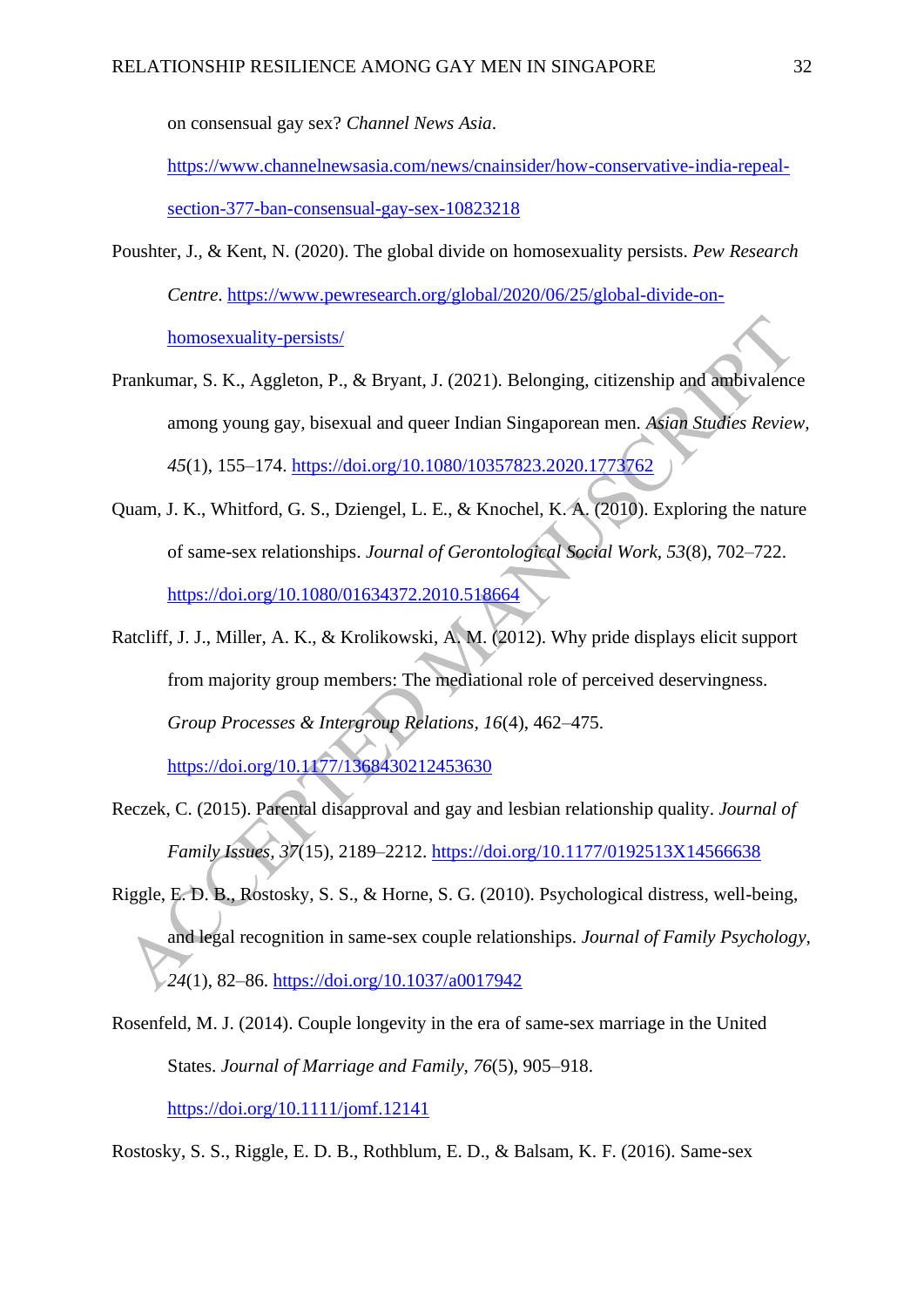couples' decisions and experiences of marriage in the context of minority stress: Interviews from a population-based longitudinal study. *Journal of Homosexuality, 63*(8), 1019–1040.<https://doi.org/10.1080/00918369.2016.1191232>

- Schecter, E., Tracy, A. J., Page, K. V., & Luong, G. (2008). Shall we marry? Legal marriage as a commitment event in same-sex relationships. *Journal of Homosexuality, 54*(4), 400–422.<https://doi.org/10.1080/00918360801991422>
- Shulman, J. L., Weck, V., Schwing, S., Smith, T., & Coale, E. (2009). The push-pull of policy pressure: A qualitative exploration of the experiences of same-sex marriage policies among non-metropolitan GLB individuals. *Journal of GLBT Family Studies, 5*(4), 340–365.<https://doi.org/10.1080/15504280903263785>
- Smith, J. A., Flowers, P., & Larkin, M. (2009). *Interpretative phenomenological analysis: Theory, method and research*. SAGE Publications Ltd.
- Stepleman, L. M., Wright, D. E., & Bottonari, K. A. (2009). Socioeconomic status: Risks and resilience. In S. Loue & M. Sajatovic (Eds.), *Determinants of minority mental health and wellness* (pp. 1–30). Springer-Verlag.
- Szymanski, D. M., & Sung, M. R. (2013). Asian cultural values, internalized heterosexism, and sexual orientation disclosure among Asian American sexual minority persons. *Journal of LGBT Issues in Counseling, 7*(3), 257–273.

<https://doi.org/10.1080/15538605.2013.812930>

- Tan, C. K. K. (2011). Go home, gay boy! Or, why do Singaporean gay men prefer to "go home" and not "come out"?. *Journal of Homosexuality*, 58(6–7), 865–882. <https://doi.org/10.1080/00918369.2011.581930>
- Tan, C. (2012). "Our shared values" in Singapore: A Confucian perspective. *Educational Theory, 62*(4), 449–463.<https://doi.org/10.1111/j.1741-5446.2012.00456.x>
- Tan, C. (2015). Pink Dot: Cultural and sexual citizenship in gay Singapore. *Anthropological*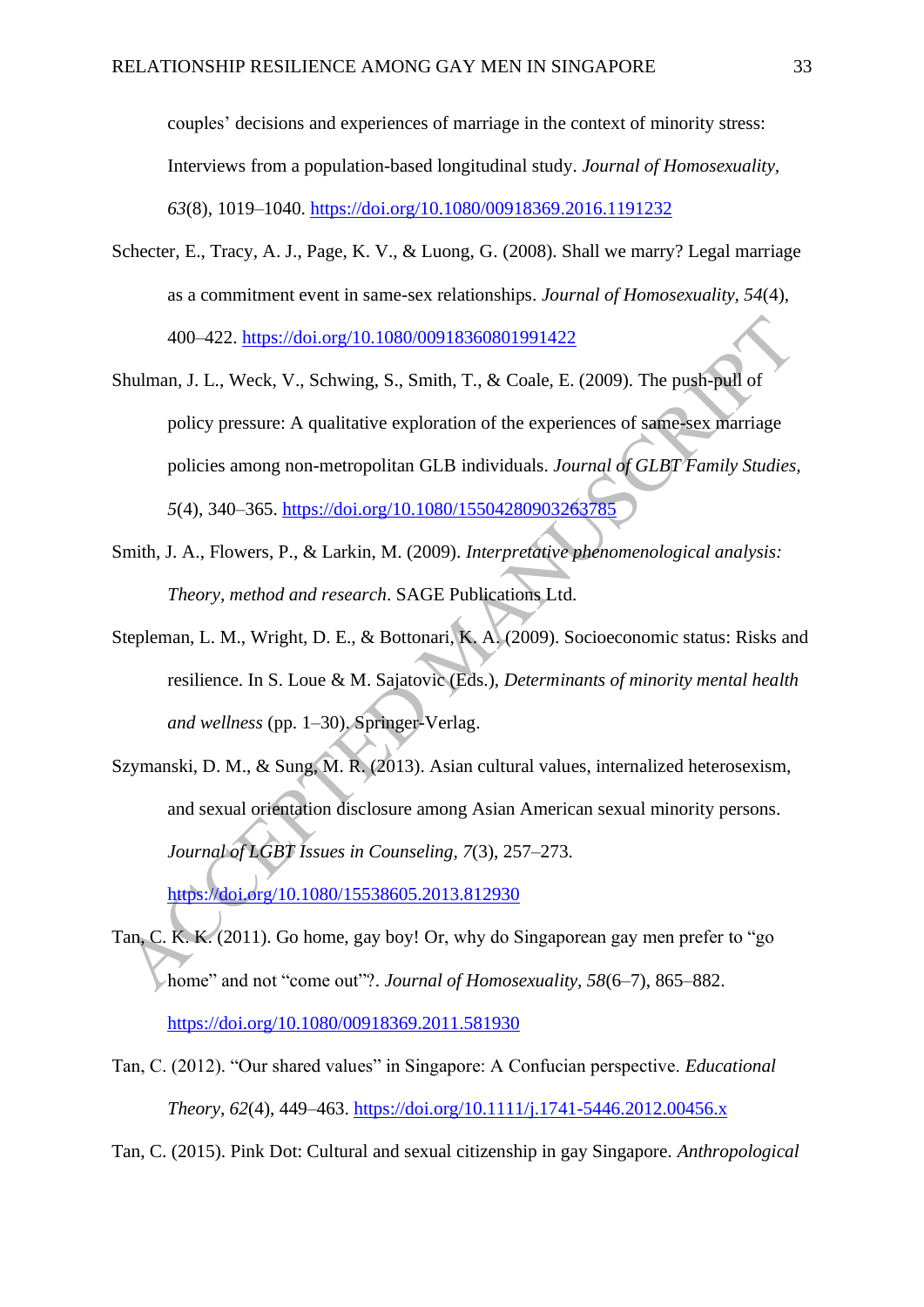*Quarterly, 88*(4), 969–996. <https://www.jstor.org/stable/43955499>

- Tan, K., & Lee, G. (2007). Imagining the gay community in Singapore. *Critical Asian Studies, 39*(2), 179–204. <https://doi.org/10.1080/14672710701339311>
- Thomeer, M. B., Donnelly, R., Reczek, C., & Umberson, D. (2017). Planning for future care and the end of life: A qualitative analysis of gay, lesbian, and heterosexual couples. *Journal of Health and Social Behavior, 58*(4), 473–487. <https://doi.org/10.1177/0022146517735524>
- Tweed, R. G., & Conway, L. G. (2006). Coping strategies and culturally influenced beliefs about the world. In P. T. P. Wong & L. C. J. Wong (Eds.), *Handbook of multicultural perspectives on stress and coping* (pp. 133–153). Springer Publications.
- Ungar, M. (2011). The social ecology of resilience: Addressing contextual and cultural ambiguity of a nascent construct. *American Journal of Orthopsychiatry, 81*(1), 1–17. [https://doi.org/http://dx.doi.org/10.1111/j.1939-0025.2010.01067.x](https://doi.org/http:/dx.doi.org/10.1111/j.1939-0025.2010.01067.x)
- Weston, K. (1997). *Families we choose: Lesbians, gays, kinship*. Columbia University Press.
- Whitton, S. W., Weitbrecht, E. M., & Kuryluk, A. D. (2015). Monogamy agreements in male same-sex couples: Associations with relationship quality and individual well-being. *Journal of Couple and Relationship Therapy, 14*(1), 39–63. <https://doi.org/10.1080/15332691.2014.953649>
- Yeh, C. J., Arora, A. K., & Wu, K. A. (2006). A new theoretical model of collectivistic coping. In P. T. P. Wong & L. C. J. Wong (Eds.), *Handbook of multicultural perspectives on stress and coping* (pp. 55-72). Springer Publications.
- Yue, A., & Leung, H. H. S. (2017). Notes towards the queer Asian city: Singapore and Hong Kong. *Urban Studies, 54*(3), 747–764.<https://doi.org/10.1177/0042098015602996>
- Yue, A., & Zubillaga-Pow, J. (2012). *Queer Singapore: Illiberal citizenship and mediated cultures*. Hong Kong University Press.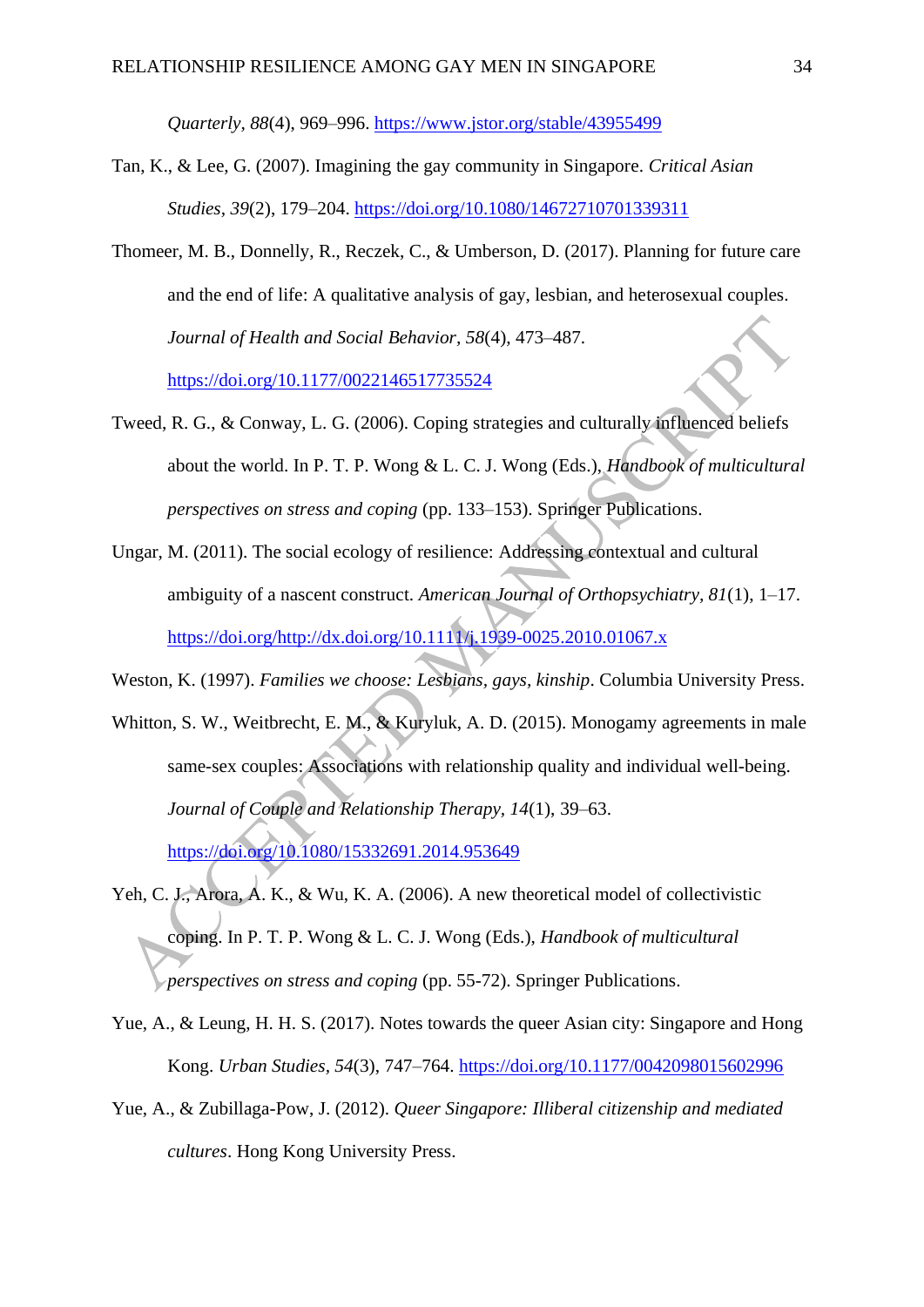ACCEPTED N

# **Table 1**

*Participants' Demographics*

| S/N            | Pseudonym    | Age<br>(in years) | <b>Highest Qualification</b> | Ethnicity      | Partner's<br>Ethnicity | Relationship<br>Length<br>(in years) |
|----------------|--------------|-------------------|------------------------------|----------------|------------------------|--------------------------------------|
| 1              | Sheldon      | 40                | A Levels/Diploma             | Chinese        | Chinese                | 18                                   |
| $\overline{2}$ | Rayson       | 31                | Degree/Postgraduate          | Chinese        | Chinese                |                                      |
| 3              | Kamal        | 37                | A Levels/Diploma             | Malay          | Chinese                | 8                                    |
| $\overline{4}$ | Max          | 47                | Degree/Postgraduate          | Chinese        | <b>Chinese</b>         | 19                                   |
| 5              | <b>Brian</b> | 51                | Degree/Postgraduate          | Chinese        | Chinese                | 22                                   |
| 6              | Aaron        | 36                | Degree/Postgraduate          | Chinese        | Italian                | 7                                    |
| 7              | Alvyn        | 44                | A Levels/Diploma             | <b>Chinese</b> | Chinese                | 22                                   |
| 8              | Dominic      | 54                | Degree/Postgraduate          | Chinese        | Chinese                | 27                                   |
| 9              | Izwan        | 31                | Degree/Postgraduate          | Malay          | Malay                  | 8                                    |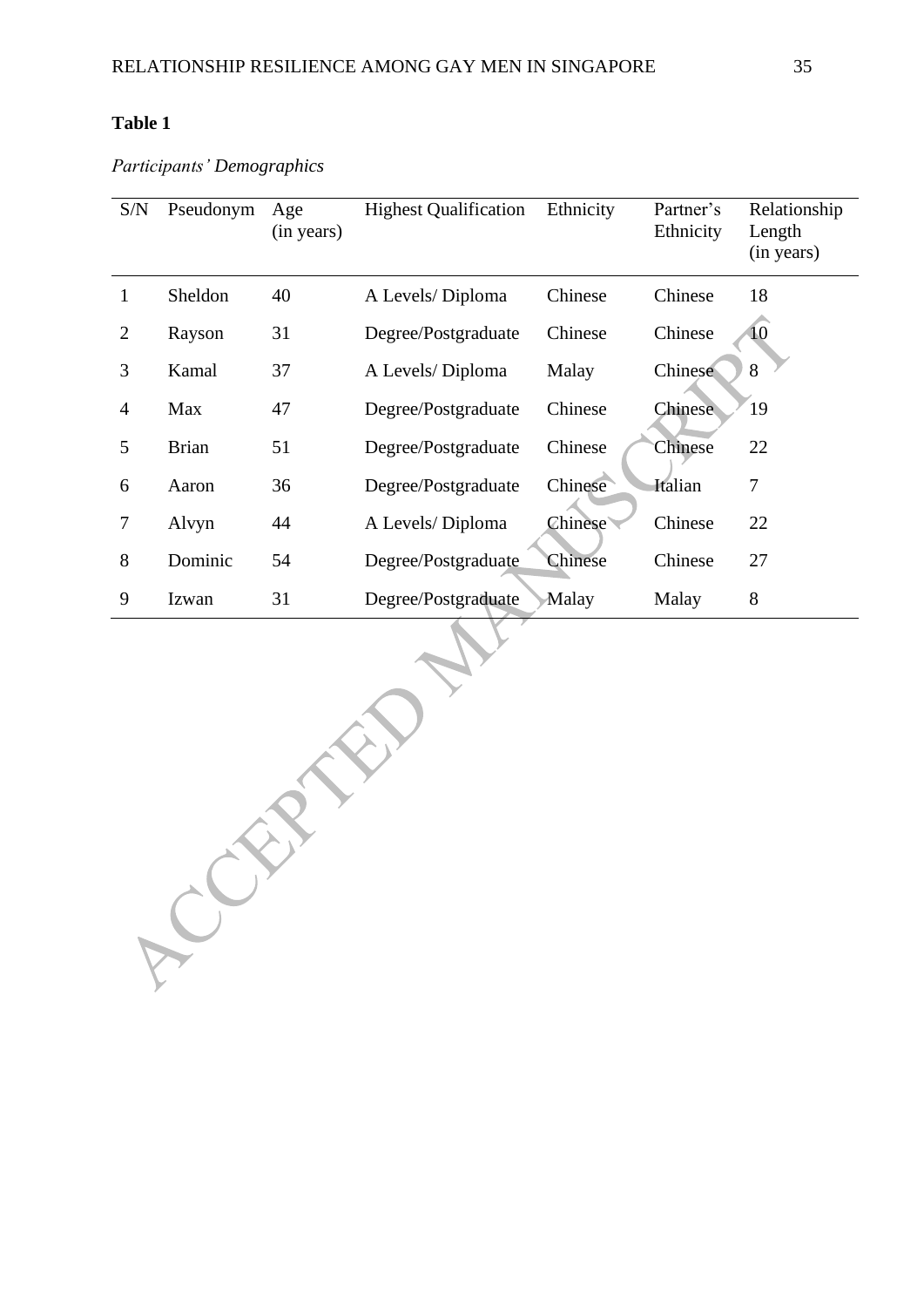# **Table 2**

# *Prevalence of Superordinate and Subordinate Themes*

| Superordinate and                                                                     |          |        |       |     |                |       |                |         |       | Addresses which    |
|---------------------------------------------------------------------------------------|----------|--------|-------|-----|----------------|-------|----------------|---------|-------|--------------------|
| <b>Subordinate Themes</b>                                                             | Sheldon  | Rayson | Kamal | Max | <b>Brian</b>   | Aaron | Alvyn          | Dominic | Izwan | research question? |
|                                                                                       |          |        |       |     |                |       |                |         |       |                    |
| Making Do with Things We                                                              |          |        |       |     |                |       |                |         |       |                    |
| <b>Cannot Change</b>                                                                  |          |        |       |     |                |       |                |         |       |                    |
| Accepting implicit<br>$\bullet$<br>recognition,<br>minimizing explicit<br>recognition | Yes      | Yes    | Yes   | Yes | Yes            | Yes   | Yes            | Yes     | Yes   | 1,2                |
| Fighting peacefully<br>$\bullet$<br>for equality and<br>rights                        | Yes      | Yes    | Yes   | Yes | Yes            | Yes   | No             | Yes     | Yes   | 1, 2               |
| <b>Remaining Resilient</b><br>Through Social and<br><b>Financial Capital</b>          |          |        |       |     |                |       |                |         |       |                    |
| Feeling safe with our<br>$\bullet$<br>families of choice                              | No       | Yes    | Yes   | Yes | Yes            | Yes   | N <sub>o</sub> | Yes     | Yes   | 2, 3               |
| Being shielded by<br>$\bullet$<br>our socioeconomic<br>status                         | $\rm No$ | Yes    | Yes   | Yes | N <sub>o</sub> | Yes   | N <sub>o</sub> | Yes     | No    | 2, 3               |
| Our Love is Stronger than<br>the Challenges We Face                                   | Yes      | Yes    | Yes   | Yes | N <sub>o</sub> | Yes   | Yes            | Yes     | No    | 3                  |
|                                                                                       |          |        |       |     |                |       |                |         |       |                    |

 $\lambda$